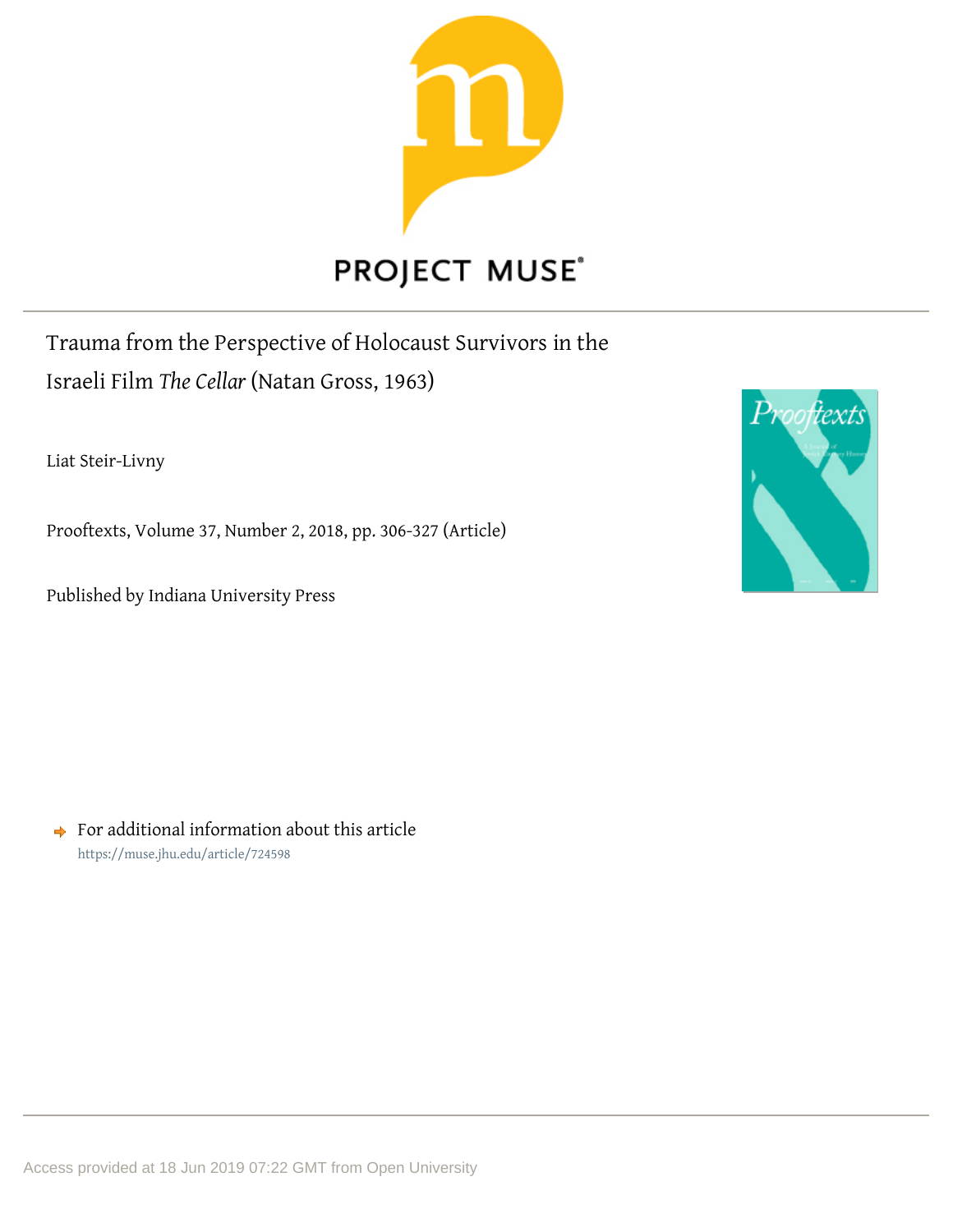# Trauma from the Perspective of Holocaust Survivors in the Israeli Film *The Cellar* (Natan Gross, 1963)

# LIAT STEIR-LIVNY Sapir Academic College and The Open University of Israel

The Cellar *(*Hamartef, *Natan Gross, 1963) is a groundbreaking film—the only Israeli fictional film created by Holocaust survivors regarding the Holocaust and its aftermath from the perspective of a Holocaust survivor protagonist. Yet it has been largely ignored by studies on the representation of the Holocaust in Israeli cinema and has not been attributed proper significance. This article is the first to give center stage to this pioneering film. It shows that this under researched film was the marker of change, a first cinematic attempt at relating the story of Holocaust survivors*  with complexity and depth, which threw aside the shallow narrative of national *redemption in Israel, that characterized Israeli cinema in the 1940s and 1950s. Instead it focused on 1930s Germany and the return to Germany after World War II, periods which had thus far been neglected in Israeli cinema. Moreover, the article highlights* The Cellar *as exceptional in comparison to fictional films produced after 1963, which focus mainly on the lives of Holocaust survivors in Israel, and which disregard the themes of life in 1930s Europe, as well as the attempts by survivors to return home after World War II.*

 $\prod_{\substack{\text{in } \mathcal{C}}}$ istorical research often cites the 1961 trial of Adolf Eichmann as a turning point in the Israeli public's awareness of the Holocaust.1 As the trial began in April of that year, approximately a half million Holocaust survivors were living in Israel. Witnesses from Europe and Israel—110 of them—were summoned to testify. The trial marked the first time Israeli society was so intensely confronted with the personal stories of many survivors from various countries. The testimonies were relayed to the Israeli public via radio and press, day after day, over the course of months. This opened the door for observing their trauma profoundly.<sup>2</sup>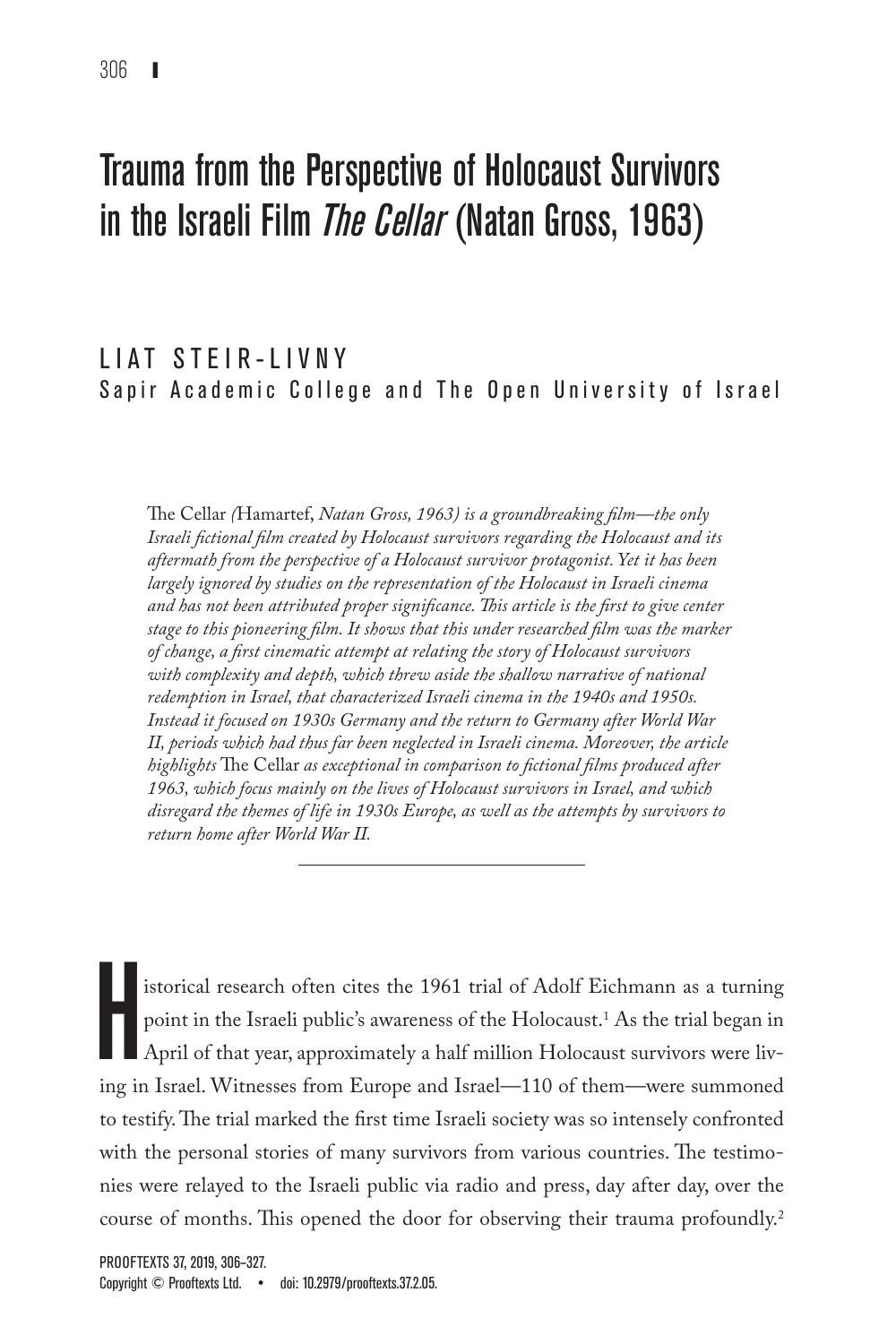Eichmann was executed in May 1962. The trial served as a catalyst for establishing projects to commemorate lost Jewish communities, projects in which survivors played an integral role. Changes also became visible in education: the Ministry of Education extended the scope of Holocaust studies, Holocaust and Heroism Remembrance Day was given a uniform structure, and the first Jewish youth delegations traveled in 1966 and 1967 to the German concentration camps in Poland. During those years, works of literature, poetry, and theater by survivors began to gain recognition, and Israeli non survivor authors also broadened their writing about the Holocaust.3

This article will focus on an analysis of *The Cellar* (*Hamartef*,Natan Gross, 1963), a film that was produced in the aftermath of the trial. *The Cellar* is groundbreaking, yet it has been largely ignored by studies on the representation of the Holocaust in Israeli cinema and has not been attributed proper significance.4 It is the only Israeli fictional film created by Holocaust survivors regarding the Holocaust and its aftermath from the perspective of a Holocaust survivor protagonist. It focuses on the personal story of an individual survivor and is dedicated mostly to memories of Germany in the 1930s and 1940s, as well as post-Holocaust Germany. This article will be the first to give center stage to this pioneering film by analyzing its innovative representations and drawing on information from unpublished interviews with the director. It will also describe the exceptionality of the narrative, in comparison not only to the narratives of Holocaust-related fictional films of the 1940s and 1950s, but also to films produced from the 1960s until the present.

# CINEMATIC ENCOUNTERS BETWEEN HOLOCAUST SURVIVORS AND I sraelis in the 1940 s –1960 s

The encounter between Holocaust survivors and Israeli society was complex and still evokes disagreement among scholars. Some scholars mention a combination of empathy and indifference, a desire to help alongside insensitivity, and the careful phrasing of a charged and contradiction-ridden encounter.5 Others harshly criticize the native Jews and the leaders of the Yishuv, and of post-1948 Israel, claiming that the absorption process was insensitive toward the survivors, ignored their pain, and treated their plight with indifference.6 Some claim that the issue of the Holocaust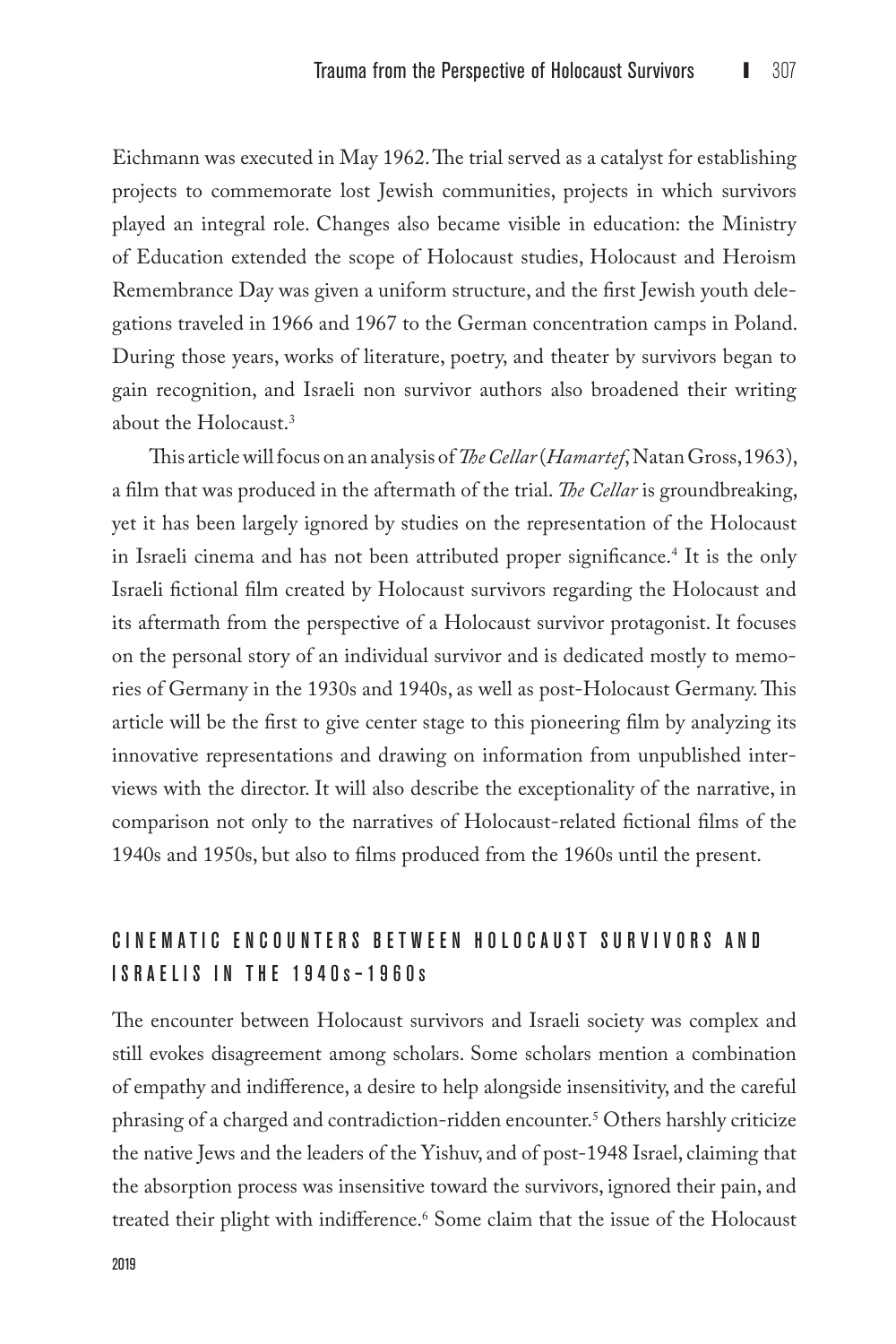had been marginalized within Israeli society and culture up until the Eichmann trial, causing survivors to become ensconced in their silence.7 Others assert that Holocaust survivors were neither silent nor silenced by other Israelis but played a major role in shaping Israeli awareness of the Holocaust.<sup>8</sup>

Few fictional films dealing with Holocaust survivors were produced between 1945 and 1963. These films were produced with the support of the establishment, had clear ideological agendas, served as artistic platform for the Zionist ideological doctrine. The films revolved around the immigration of Holocaust survivors to Erets-Yisra'el and their successful absorption.<sup>9</sup> Through them, the establishment sought to achieve political, national, and economic goals such as donations to the Zionist movement and recognition of Zionism and its struggle toward a Jewish state in the Land of Israel.

The films focused on the Zionist lesson in the framework of a redemption story that leads survivors from the Holocaust to a Zionist revival. The Holocaust stories of individuals were blurred and submerged within one collective story that vaguely touched on the national disaster and focused on national redemption. The complex encounter of Holocaust survivors with the Jews in Erets-Yisra'el was replaced by a simplistic narrative of a mentorship process in which Holocaust survivors arrive displaying negative qualities and undergo a total metamorphosis with the help of the so-called New Jews in a healing environment. This cinematic representation ignored the self-healing, inner strength, and tireless action which were fundamental traits of Holocaust survivors, as historical research points out. Their successful integration was instead portrayed as being solely dependent on the help of the native  $I$ ews. $10$ 

The representation of the Holocaust and of Holocaust survivors in Israeli cinema has been discussed in several studies. Researchers are unanimous in understanding the representation of this subject during the first decades after the Holocaust as problematic, but there are disagreements about when the perception of the Holocaust and of Holocaust survivors changed in Israeli cinema. Some claim that Israeli cinema ignored the Holocaust from the mid-1950s until the late 1980s, some point to the 1960s as the onset of change, and still others claim that it only occurred in the late 1970s or mid-to-late 1980s.<sup>11</sup> In any case, researchers agree that political and social shifts in Israeli society yielded substantial changes in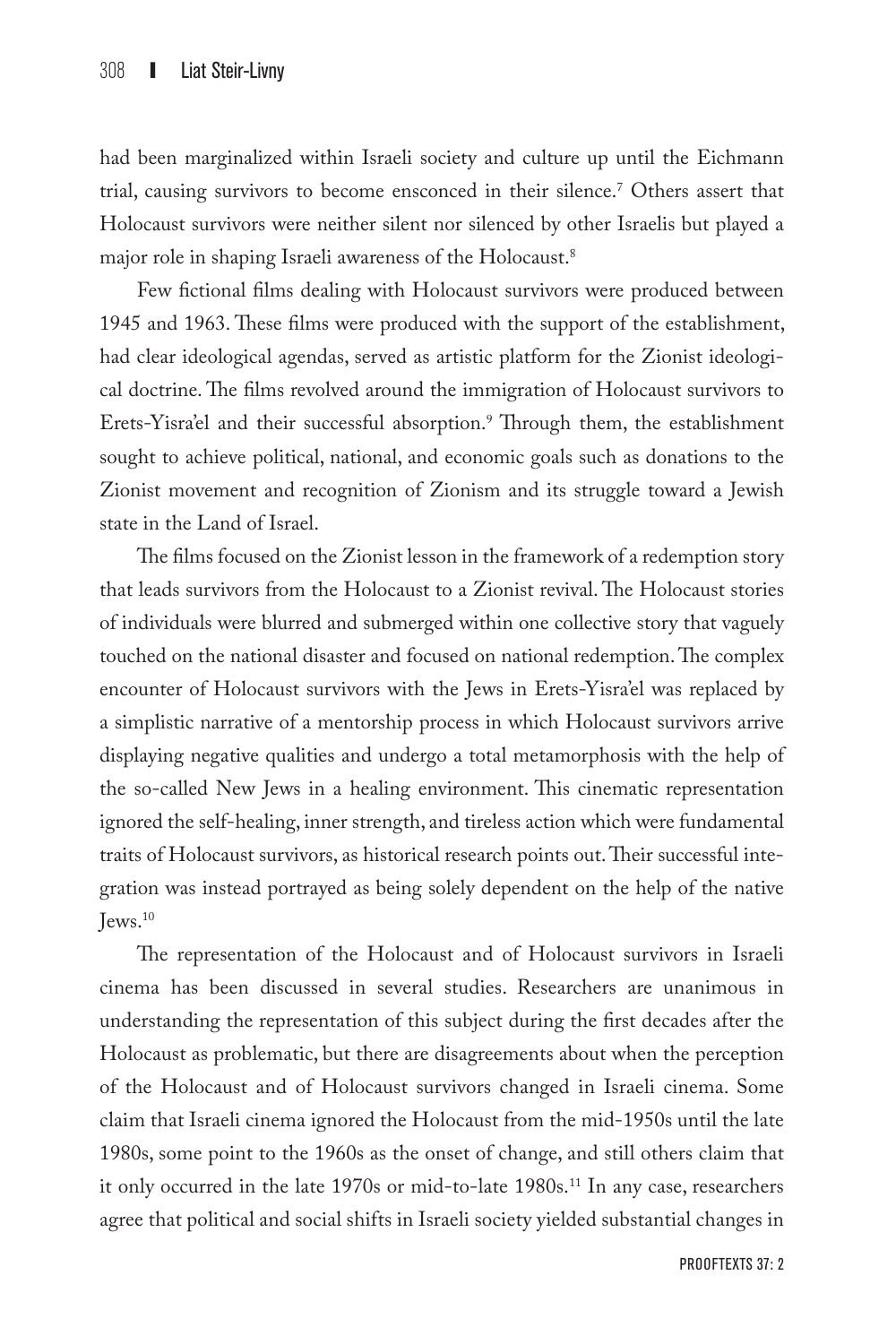the representation of Holocaust survivors as of the late 1980s. *The Cellar* is almost ignored in these debates.12 I would argue that this under-researched film was the marker of change—a first cinematic attempt at relating the story of Holocaust survivors with complexity and depth, which emphasized the importance of memories and mental scars, while throwing aside the shallow narrative of national redemption and focusing instead on 1930s Germany and the return to Germany after World War II, periods that had thus far been neglected in Israeli cinema. Moreover, *The Cellar* is exceptional in comparison to fictional films produced after 1963, which focus mainly on the lives of Holocaust survivors in Israel, and which disregard the themes of life in 1930s Europe and attempts by survivors to return home after World War II.

## *The Cellar* (N atan G ross , 1963)

Natan Gross was born in Krakow, Poland and survived the Holocaust by posing as a Christian. After World War II, he became part of the Polish film industry. From 1946 to 1949, in collaboration with filmmaker Saul Goskind, who established the Kinor film company, Gross directed several films in Yiddish, some of which dealt with Holocaust survivors, such as the documentary *Der Yidisher Yeshuv in Nidershlezien* (*The Jewish Settlement in Southern Shlezia*, 1947); *Der Finfter Yortsayt fun Oyfshtand in Varshaver Geto* (T*he Fifth Anniversary of the Warsaw Ghetto Uprising*, 1948); *Mir Leben Geblibe* (*We Who Survived*, 1948), about Holocaust survivors and Jewish life in Poland after World War II; and the docudrama *Unzere Kinder* (*Our Children*, 1949), which tells the story of child survivors and their encounter with the Yiddish comedians and survivors Shimon Dzigan and Israel Shumacher.<sup>13</sup> In 1950, Gross immigrated to Israel with his wife and son, Yaakov.<sup>14</sup> In Israel, he worked in the film industry and is considered one of the pioneers of Israeli cinema.15

*The Cellar*'s frame story concerns Emanuel Scharf, an aging night watchman who has the job of guarding construction scaffolding. He looks back at various events in his life before, during, and after the Holocaust. The film is composed mostly of flashbacks, mainly to the night at the end of World War II when Emanuel returns to his house in Germany after he was liberated from the Dachau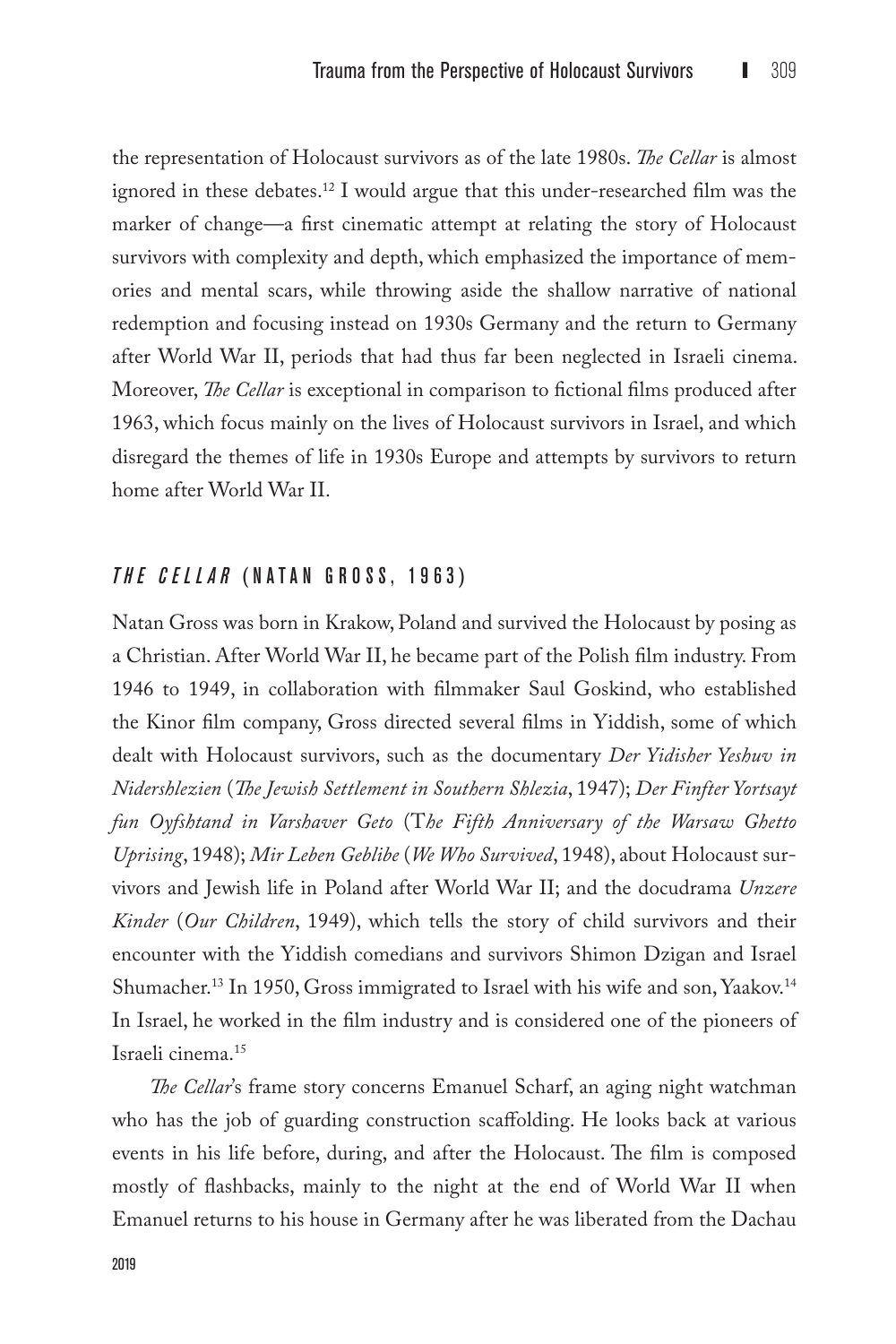concentration camp. As Emanuel approaches his former home, he learns that Hans, his former friend who had become a Nazi in the 1930s, has moved in. Emanuel's dog, who remained in the house, recognizes Emanuel and barks, causing Emanuel to flee into the cellar in alarm. Upon hearing suspicious noises, Hans locks the cellar door, trapping Emanuel inside. In the cellar, Emanuel finds out that Hans has stored many of his and his family's belongings. Among the many items he discovers are a grandfather clock and a photo album. Upon seeing those objects, Emanuel recalls events from his prewar life: conversations with his father, his relationship with his non-Jewish German lover Lotte, and his liberal school teacher. Emanuel, who was certain up to that point that Hans also murdered Lotte, recognizes her voice inside the house and realizes that she is now Hans's wife. Emanuel also finds Hans's gun among the other items in the cellar. Near the end, Hans, continuing to hear suspicious noises, goes down into the cellar. Emanuel hides, and a single gunshot is heard, but it remains unclear if he has killed Hans. The end of the film returns to present-day Israel, where morning is breaking as Emanuel rings a bell and calls the workers to their jobs. This one-actor art film stars Shimon Yisra'eli, who portrays five characters: Emanuel as an aging night watchman, Emanuel as a school boy, the adult Emanuel returning from Dachau, Emanuel's father, and Emanuel's school teacher.

The unusual story of *The Cellar* is revealed in the last interview of director Natan Gross by his son, Yaakov, a month before Natan's passing, an interview never published until now.16 Natan Gross calls it "the first film about the Holocaust," but one might say that it is almost the only fictional film made about Jews in Europe in the 1930s and after World War II. The vast majority of Israeli fictional films from the 1940s until the present do not deal with the European Jewish community before, during, and after the Holocaust, but focus on the immigration of Holocaust survivors to Israel and their relationships with their host society.17

Gross initially wanted to write about a Jew's returning from Dachau to his home and accidentally entering a cellar where all of his and his father's possessions have been stored by the German tenant who has taken over the house during the war. The Jew's entire life story lies in that cellar, and pivotal events from his life come back to him upon seeing the objects. Gross and Yisra'eli, both Holocaust survivors, met and became friends on the set of a short film directed by Gross. At the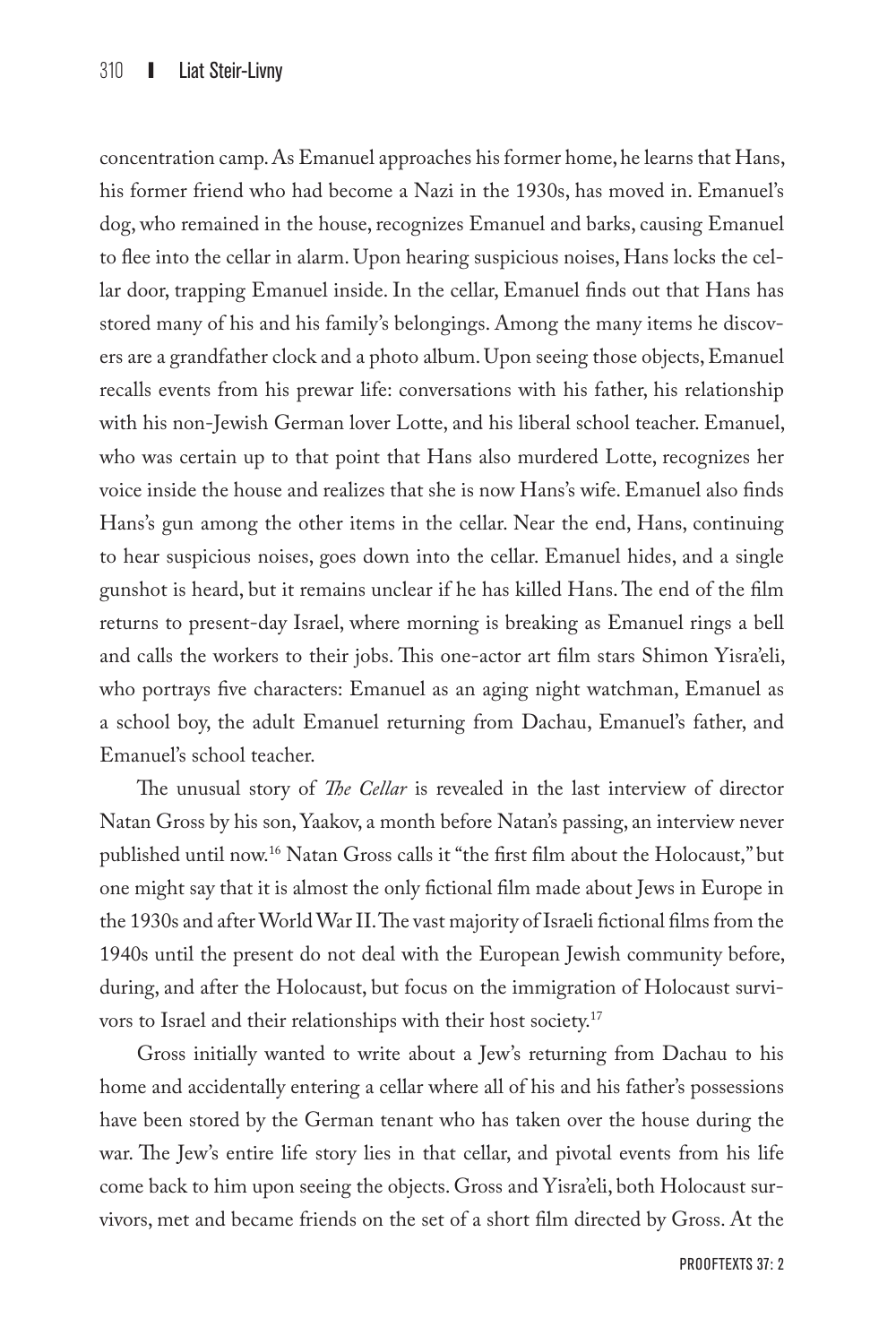time, Yisra'eli, was a famous actor who had a successful one-man show called: *Just an Ordinary Day*. For both the director and the actor, the Eichmann trial stirred a desire to produce "[a] modest film with a modest budget." Yisra'eli rented a room at the Ramat Aviv Hotel, where Gross spent about ten days writing the screenplay with the assistance of Yisra'eli, who visited him once a day.<sup>18</sup>

Gross included real-life events from his own life and that of his brother Yoram in the script. Natan recounted that, during World War II, he encountered a Nazi officer in Krakow, who inquired after what Natan was doing, demanded that he join Natan and led him into a cellar. He followed Gross with his gun drawn, demanding that he give him money. When the Nazi saw that Gross was utterly penniless, he shouted at him, "Flee quickly, run." Gross ran up the stairs, escaped to the street and never saw the officer again. Gross's influence on the film is evident not only in the writing of the screenplay but also in the way he designed the cellar and the classroom, which were intended to mirror those of his childhood memories.

Gross states that, as a Holocaust survivor, he was reluctant to make a Germanlanguage Israeli film. Yet he was faced with a problem: if the protagonist is German and Germany is the backdrop for the entire storyline, how could the film be in Hebrew? Gross derived inspiration from his brother Yoram, who, after having arrived in Israel completely penniless, started working as a night watchman in a new neighborhood undergoing construction. He guarded the scaffolding, which allowed him an opportunity to observe the lives of the families who had already moved into the neighborhood. Gross used this experience as the frame story of the film and as an excuse for the film to be in Hebrew.

A group of Weimar-period art films sometimes labeled as "German expressionism" might have strongly influenced the aesthetics of this film. These art films, which appeared in Germany in the 1920s, were characterized by contrast lighting, twisted perspectives and proportions of space and people, a nightmarish atmosphere, madness, and horror. They are often analyzed as prophetic representations of the collective dark mad forces beneath the decent and rational appearances of the German nation, forces which would erupt during the period of Nazism.<sup>19</sup> Even though Gross writes in his book that German expressionism didn't influence Polish cinema in the 1920s, he notes that Jews who engaged in cinema were up to date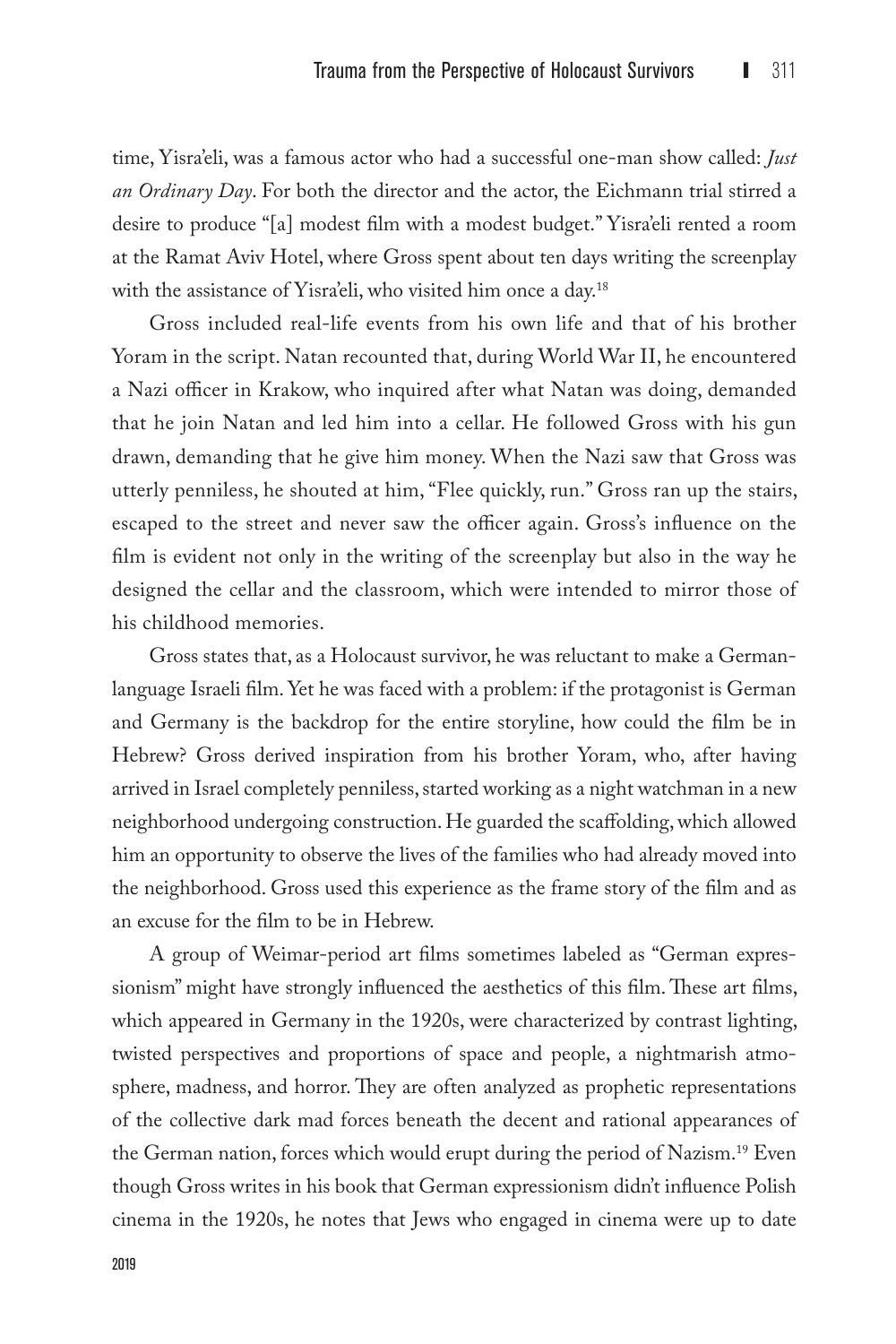regarding the genres in European and American cinema.20 One can only assume that Gross, who was well acquainted with Polish, Yiddish, and Western cinema and culture was affected by these representations.

## *A S u r v i v o r ' s P e r s p e c t i v e*

Cinematic productions of the 1940s and 1950s reflected the perspective of the absorbing Jewish society. *The Cellar* changed that perspective right from the beginning of the film. During the opening titles, the camera pans overs Emanuel's belongings, scattered all over the cellar. In later scenes, Emanuel puts together the pieces of his past through his renewed encounter with his belongings: clocks, broken dolls, torn books, photo albums.

Unlike the films of the 1940s and 1950s, which were designed to establish Zionist myths and thus focused on large-scale, abstract processes such as the transition from Holocaust to national revival, *The Cellar* focused on small, concrete details. It was the first time that an Israeli Holocaust fictional film put aside the national perspective and focused on the personal and private. Emanuel's voice-over accompanies the scenes, whether in the made-up dialogues he holds in his head (in voice-over) with Lotte or through questions, thoughts, and reflections about the past and present, which he shares with the viewers. The perspective is entirely his own, and the absorbing society is absent in *The Cellar*.

In the films from the 1940s and 1950s, Holocaust survivors appeared to be the protagonists, those undergoing a change from the film's beginning to its end. But in fact they were not the central theme and instead constituted a political tool designed to glorify the Land of Israel and its people, who were the actual center of discussion. This narrative was abandoned by *The Cellar*. Emanuel is at the center of this film, and his past, his memories of his former lover, his thoughts, and the reflections he shares with the audience take over the film. *The Cellar* was the first Israeli fictional film that attempted to enter the mind of a traumatic Holocaust survivor. Because the entire film relies on one actor to portray all the characters, the characters he faces are often represented as shadows, a technique which ties in with the general concept of the film: dealing with demons from the past in a world full of shadows.21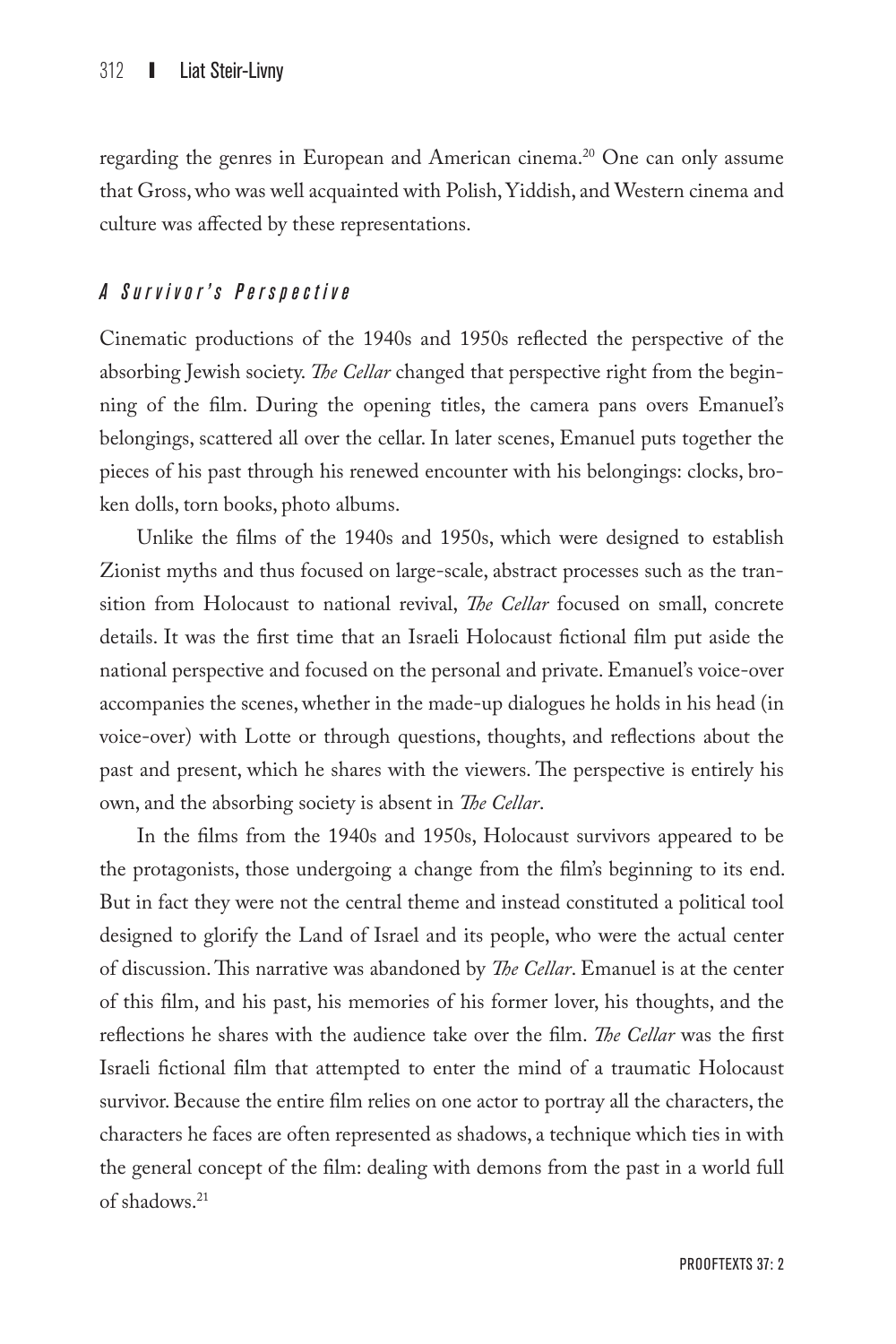# *Back to E urope: The R e p r e s e n t a t i o n o f P r e - a n d Post- H olocaust E ras*

Europe's pre- and post-Holocaust eras were not represented in Zionist fictional films before *The Cellar*. The ideological political-national and economic goals of the establishment created a didactic narrative in which the Holocaust was reduced to one aspect: the Zionist lesson—proof that the Jewish people need a state of their own. The films opened with the arrival of Holocaust survivors in Erets-Yisra'el. None of the protagonists in these films were represented as people who attempted to go back to their European homes after the Holocaust because such a storyline would have interfered with the desire to portray all Holocaust survivors as devoted Zionists. There was no room in such a narrative for the past as itself, only the past as reflected in its Zionist outcomes.<sup>22</sup>

Unlike these films, *The Cellar* moves among several periods of time. Prewar Germany is shown in scenes with Lotte, memories of Emanuel's father and teacher, and scenes from *Triumph of the Will* (Leni Riefenstahl, 1934) that showcase Nazi parades after the Nazi rise to power.<sup>23</sup> The postwar period appears in scenes of Emanuel's returning from Dachau to his home in Germany. The various aspects of the past make up the lion's share of the film. The Israel of the 1960s is represented only briefly at the beginning and at the end, in contrast to earlier films, which were devoted mainly to a description of the revival in Israel.

The films of the 1940s and 1950s, completely ignored Jewish reactions to Nazism. *The Cellar*, for the first time in Israeli cinema, revealed the dilemmas that plagued the Jews of Europe in general and the Jews in Germany in particular. Emanuel's memories of his father reveal the image of an honorable watchmaker in Germany, dressed in a suit, standing alongside his prestigious clocks, projecting wealthy, peaceful bourgeoisie in every way. The story of his father's deep connection to Germany and perception that Germany was a part of him reflects the tragedy of the prewar German Jewish community, which was sure that the storm was bound to pass. "Yes, there are scoundrels," Emanuel recalls his father saying. "So what? Germany will not change [...] the world has not gone mad; it will pass. Like everything else, it will pass." Contrary to the perception as seen in the Israeli public discourse in the 1940s and 1950s, which denounced the Jews of Europe for their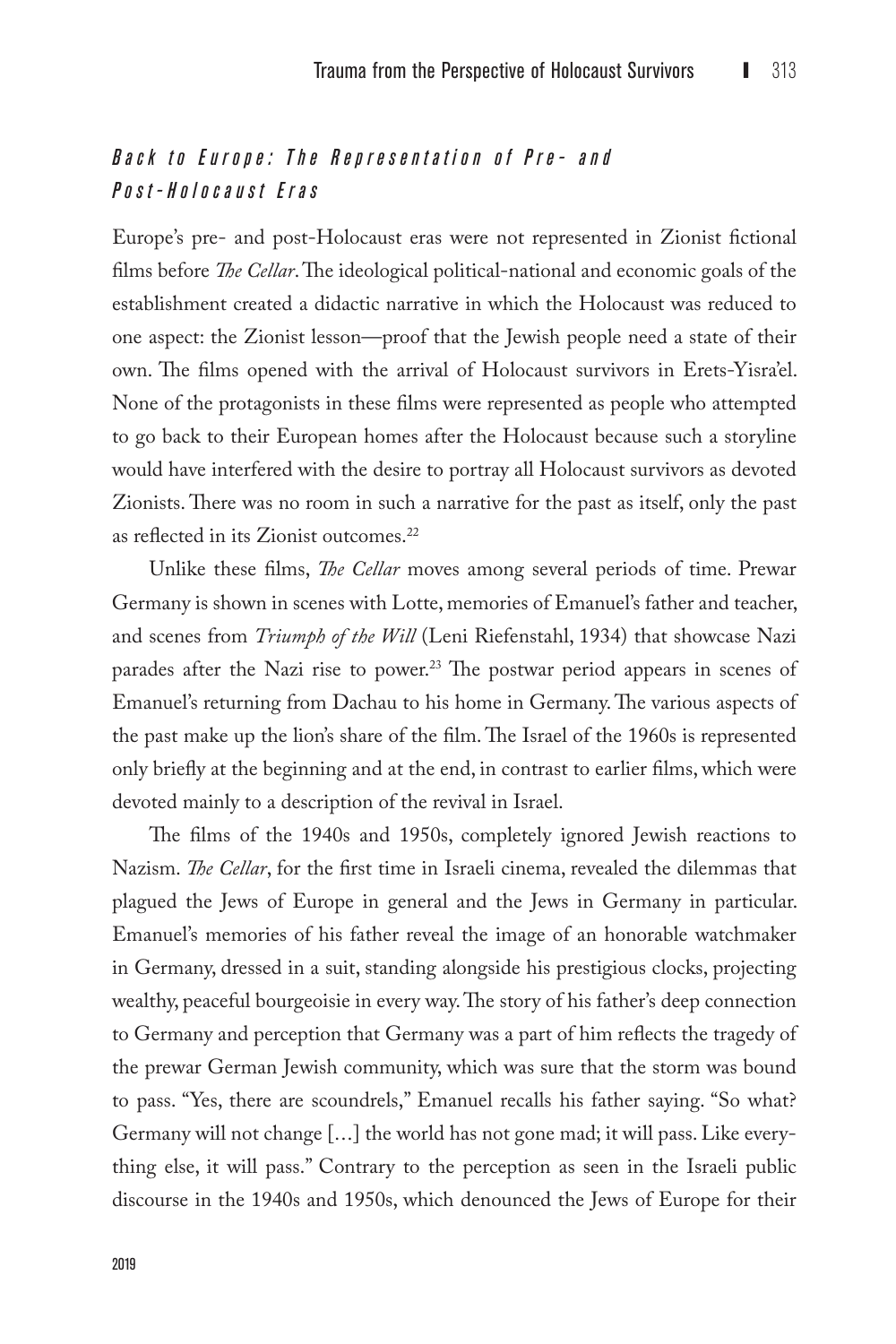blindness to Nazism, *The Cellar* does not contain any such criticism.<sup>24</sup> It expresses great sadness over the lack of ability to predict what was coming and even explains the father's refusal to flee as a form of fighting back—a refusal to succumb to the forces of evil; an attempt to stand up to the Nazis and not give in to their authority. "Why run away? Because a gang of madmen decided we haven't the right to remain?" roars the father. In Israel, which was built on models of heroism by force, *The Cellar* generated for the first time a cinematic representation of "other heroism," which would only enter Israeli consensus in the 1980s.

The cinema of the 1940s and 1950s omitted a discussion of Germany and the Germans. The only German who appeared in a film during these decades (in *Hill 24 Doesn't Answer*, Thorold Dikenson, 1955) was presented as a Nazi who joins the Egyptians in fighting against Israel in 1948 in order to continue the extermination of Jews in the Middle East.25 Israeli cinema in those years did not make any attempt to further explore the various types of Germans who were influenced by Nazism in the 1930s.

*The Cellar* marks the first time in Israeli cinema that the perception of Germans in the 1930s was broadened to include the notion that not all Germans were Nazis. Lotte is represented in the film by an actress filmed only from behind and voiced by the actress Zaharira Harifai. She echoes Emanuel's memories and represents the Germans who resisted surrendering to the Nazis. Despite the Nuremberg Laws, and despite the fact that she was persecuted by Hans and her father and received threatening letters from Nazis, she is represented as fighting over her right to an intimate relationship with the Jewish Emanuel until he is deported to Dachau. From Emanuel's memories, it is clear that she was the one pursuing him. She does not succumb to threats, continues to write to him, and demands that they meet. When Emanuel tries to distance himself from her out of concern for her safety ("I love you too much"), she refuses to surrender.

Emanuel's much-admired literature teacher is another character who represents the other Germans who opposed Nazism. The students call him "Faust" because he refuses to blindly follow the Nazi doctrine and is eventually dismissed from the school because of his humanistic and liberal views. When Emanuel looks back at his school days, in a scene that takes place in a classroom, the teacher uses *Hamlet* in order to explain the importance of the dilemma: "The symbol of the man who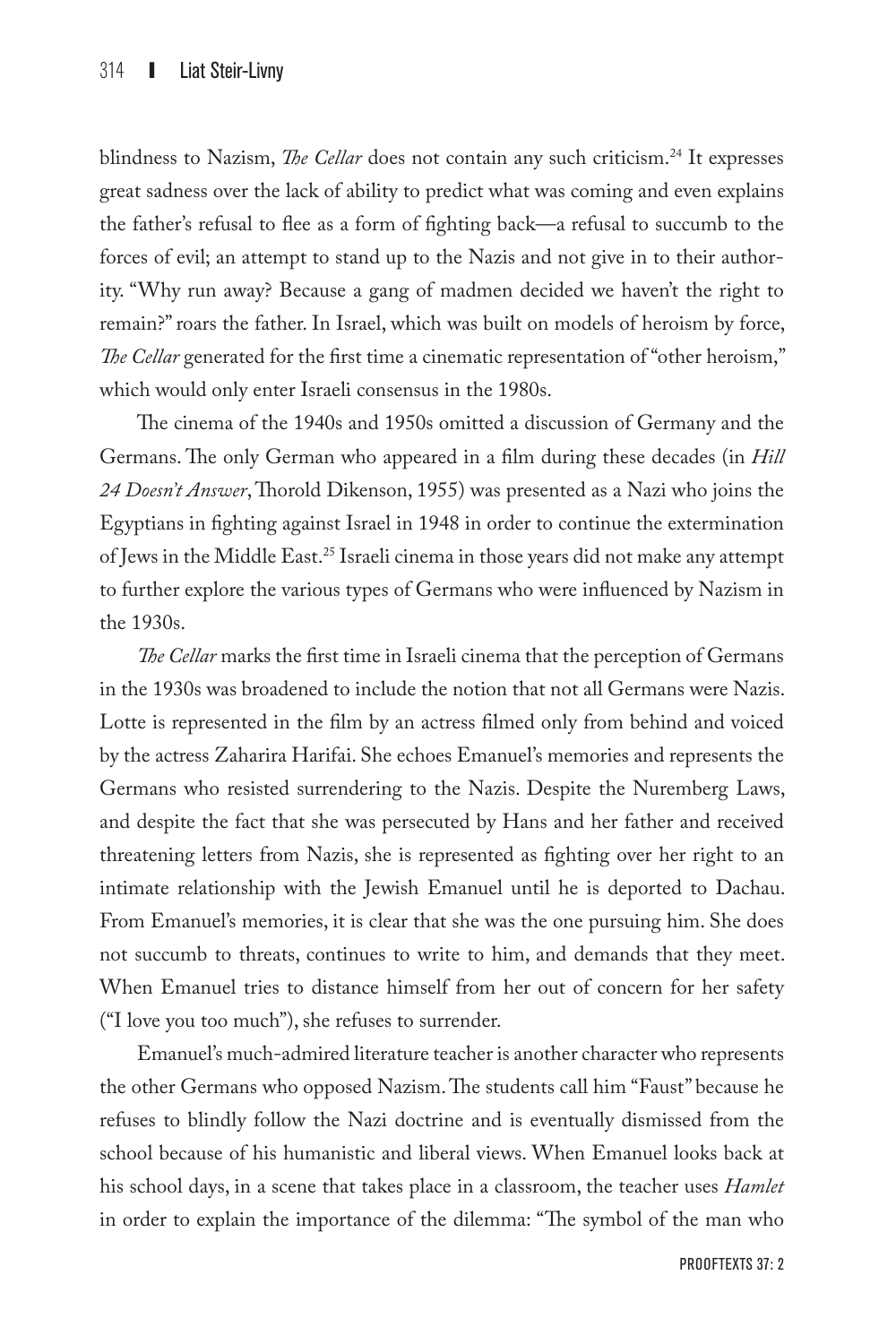refuses to become a murderer." The teacher uses Hamlet's story in order to criticize the German officers who are preparing to conquer Polish regions only for the lust of battle. "To say that Hamlet was a coward because he thinks, is saying that thinking is cowardice," states the teacher, referring mainly to an essay written by Hans, in which he asserts that Hamlet was a coward. The scene shows how, despite the students' Nazi attitudes, their rude opposition to the teacher's opinions (stomping their feet, throwing their books on the floor, and finally—and demonstratively leaving the classroom), the teacher does not cave in. He stands firm and stays true to his beliefs even as he stands in a classroom where the Führer's portrait hangs on the wall. The teacher repeatedly speaks of the "greatness of humanism," and he, like Emanuel's father, believes that this "madness will pass."

The representation of these themes is unique in comparison not only to the Zionist films of the 1940s and 1950s but also to Holocaust-related fictional films that were produced after *The Cellar*, up until the present time. Due to many changes in Israeli society, the post-1970s cinematic image of native Israeli society in Holocaust-themed fictional films has changed from welcoming and embracing to cold, cruel, and indifferent—depicting a culture that ignores the pain of Holocaust survivors. The critique of Zionism that permeates contemporary fictional films disrupts the Zionist transformation process represented during the first decades. In these films, there is neither Zionist redemption nor a happy ending. Yet these changes do not serve to broaden the horizons of Holocaust representation because they do not engage with Jewish life under Nazism, the various facets of the Germans themselves, or the attempts of Jews to return home after the Holocaust, making *The Cellar* an exceptional attempt to subvert the traditional Israeli Holocaust narrative.<sup>26</sup>

#### *The Past in the Present*

The contrastive lighting throughout the film highlights traumatic times and Emanuel's traumatic "repetition compulsion," in which the traumatized individual mentally returns to the traumatic experiences while blurring the boundaries between past and present, thus reexperiencing the trauma. In this compulsion, the traumatic past continues to exist in the present as a repetitive event that returns again and again as time seems to stand still.<sup>27</sup>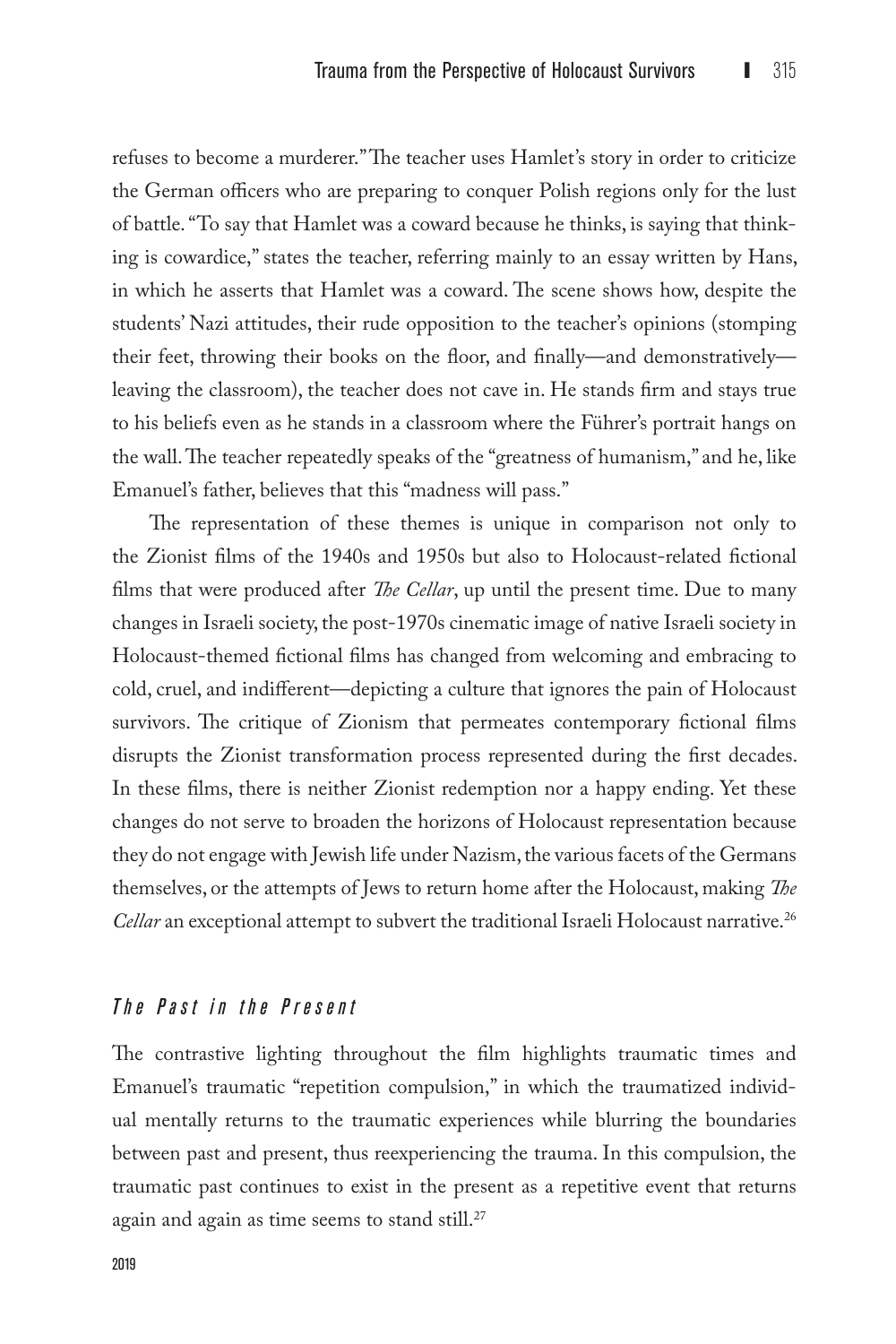The clock theme that runs through the film symbolizes the fact that Emanuel is imprisoned in a constant reenactment of the past within the present, an interlocked state that is expressed cinematically. Emanuel's blend between past and present, which stops the linear time, is also depicted in a scene that describes Lotte. She stands in the middle of a blooming field, which hints at their lives and their love before the war. But the somber voice of Emanuel that accompanies the scene, already aware of the broken dream, interrupts this lost delusion of harmony. The two eras—the idyllic prewar past and the traumatic period of war—are combined, stopping chronological time. Emanuel's voice-over emphasizes this blend between past and present: "fifteen years in a second [...] and already you are in the ruins." The fact that he also lives among ruins in the present (as a watchman on construction sites) reinforces that oneness and blending between past and present.

According to Maureen Turim, cinematic flashbacks represent a juncture between present and past that implies memory and history, images of memory, and "the personal archives of the past" that represent subjective memory.<sup>28</sup> Turim maintains that a flashback is, in a general sense, "an image or a filmic segment that is understood as representing temporal occurrences anterior to those in the images that preceded it." It is a representation of the past that intervenes within the present flow of film narrative.<sup>29</sup> Flashbacks and nightmares escape full consciousness. They provide "a form of recall that survives at the cost of willed memory or of the very continuity of conscious thought."30 This form of remembrance is a cinematic tool used to represent trauma, because trauma prevents the traumatized individual from portraying a linear life story.31

Classically, visual cues represent a return to the past. Turim continues: "the flashback is introduced when the image in the present dissolves to an image in the past, understood either as a story being told, or a subjective memory." But other less obviously marked forms of flashback have also appeared in film history.32 *The Cellar* fluctuates between Emanuel's current life in Israel and flashbacks to various periods in the past, and these transitions are not accompanied by a blurring of the frame (such as fade or dissolve). The flashbacks abruptly penetrate into the present without warning and without any accepted visual or auditory mark.<sup>33</sup> This cinematic choice strengthens the blur between past and present and emphasizes his repetition compulsion. For example, in a scene in which Emanuel recalls a conversation with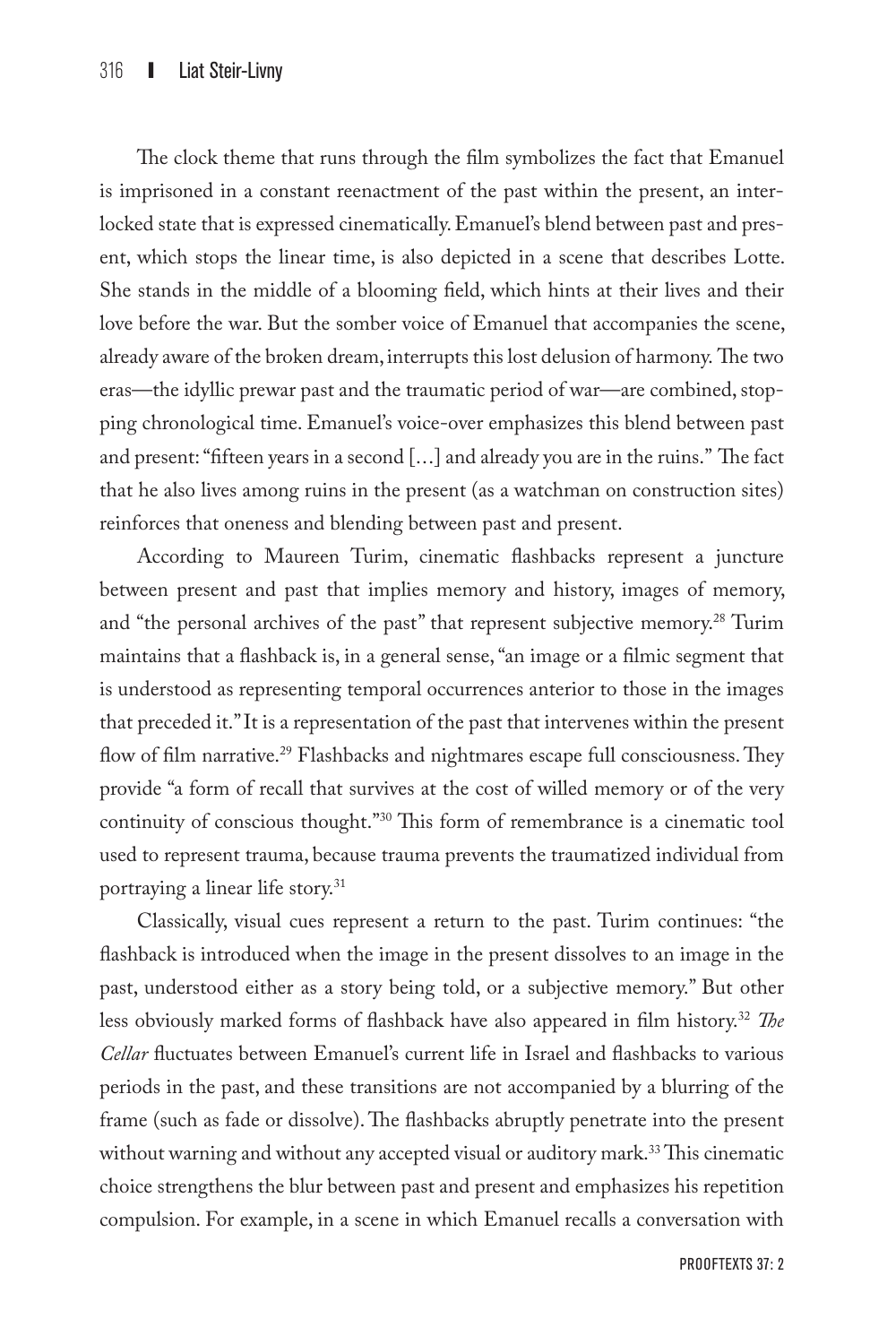his watchmaker father at his shop, the conversation ends when his grandfather clock is shattered by a stone thrown at the shop window by Nazis. In the subsequent scene, the older Emanuel, recently returned from Dachau, looks up and gazes at the same shattered clock. Past and present become one.

Different periods of the past blend within Emanuel's mind and are represented in the flashbacks. For example, the train in which he returns from Dachau is the same train in which he was taken to Dachau seven years earlier. The blending of the Holocaust and life in Germany after World War II, turning the two periods into one, is further reinforced by the fact that Emanuel is still wearing his striped uniform when he travels to his home after the liberation of the camp. "Like then, like always," he says to himself as he looks at the German houses, still standing in his city. The repetition compulsion is also reflected in his continued feeling of being a prisoner under guard. When he returns to his old city at night, there is no one outside, yet he says he feels as though he is being watched from every house, followed in order to check whether he is on his way to Hans. The viewers can clearly see, however, that there is no one watching him through the windows. When he recalls his teacher and a specific incident that happened in class, the scene cuts from the view of the classroom to the adult Emanuel, who seems to be sitting in the corner of the classroom looking over events of the past. At the end of the scene showing his last meeting with Lotte, he jumps back in fear, letting out a scream. His different clothes are the only indication that the person screaming is the adult Emanuel, who is recalling the events, and not the Emanuel of 1938, who is experiencing them. After Hans is shot, the camera pans aside, revealing present-day Emanuel, hunched over his watchman's desk in the 1960s, recalling the situation. The blend of various periods broadens the narrative shaped in early Israeli cinema, which contained only two contrasting periods, and allows for a primary deep look into the post-trauma of Holocaust survivors.

#### *Between Victim and Perpetrator*

Amos Goldberg claims that trauma erases not only the sequence of time but also the differences between past and present, male and female, subject and object, victim and perpetrator.34 This obliteration of boundaries is apparent not only in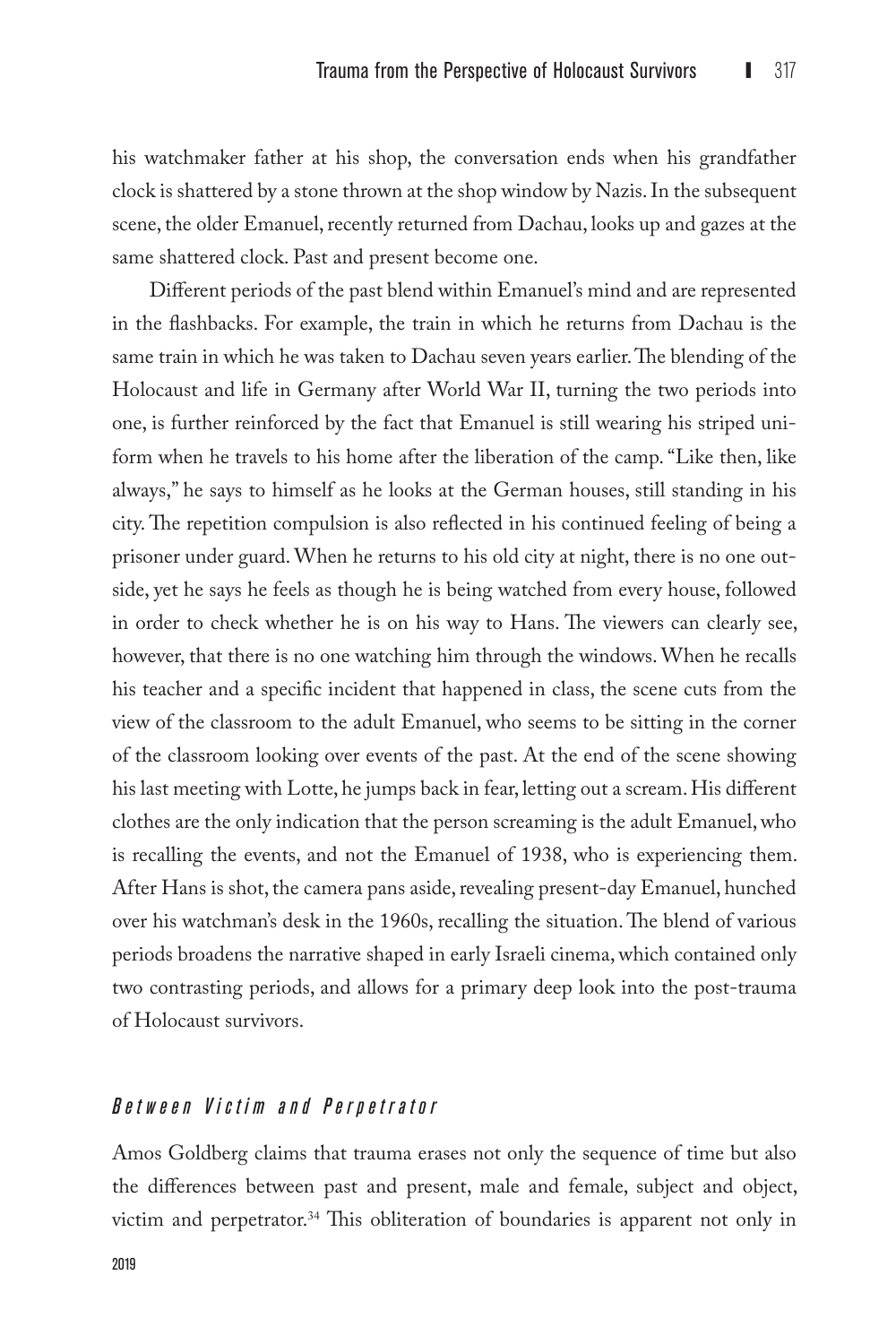blending periods of time but also in Emanuel's character. The image of Emanuel's tormented soul is further sharpened toward the end of the film in a scene where he talks to himself in the mirror. The figure reflected in the mirror has his face but presents an entirely different identity—an Emanuel who is determined, firm, and aggressive, and who vehemently argues that Hans needs to be killed. Facing him is a very different Emanuel—fearful, still trying to grasp the fact that Lotte is alive and married to Hans. His body language is completely different; he mumbles, goes back and forth in his mind, not sure what to do.

Hans has destroyed and taken over Emanuel's life. He was responsible for the murder of Emanuel's father, has robbed him of his lover and made her his wife, has taken over his house and lived in it, has turned Emanuel's beloved dog into his own, and has thrown all of his belongings into the cellar.<sup>35</sup> Hans has even gone so far as to remove all of Emanuel's pictures from his photo album (which bears his initials), replacing them with his own photos, depicting him in Nazi uniform, witnessing events surrounding the demolition of Jewish houses, executions, and deportations. This replacement within the photo album, into the life that Hans has made for himself, brings into focus an idea that was hinted at the beginning of the film: the notion that Hans is a part of Emanuel's identity, a part that he will never be able to get rid of, a part that is so dominant in his life.

After returning from Dachau, Emanuel recalls how his beloved teacher spoke of the need to restrain oneself from seeking vengeance. Emanuel, however, is not capable of doing so. Like Hamlet, he debates within his mind. On the one hand, he sees himself strangling Hans or setting him and his family on fire, and even regrets that a person cannot be killed more than once. On the other hand, he is doubtful. "What will come back to life if Hans is to die?" he asks himself. "At least I'll have the pleasure of revenge. You, too, deserve to enjoy the death of at least one person," he answers to himself. "You have always been a coward," the reflection in the mirror reproaches Emanuel. "You are afraid of killing. There are too many people who must die [...] Even her [Lotte's] memory was taken away from me by him [...] You had wanted to mourn so badly. Now you're sorry she is alive." Emanuel's image in the mirror mocks him. Emanuel makes these statements while the camera zooms in on his hand as it is squashing an ant. The problem is that thoughts about killing Hans generate a problematic proximity between victim and aggressor.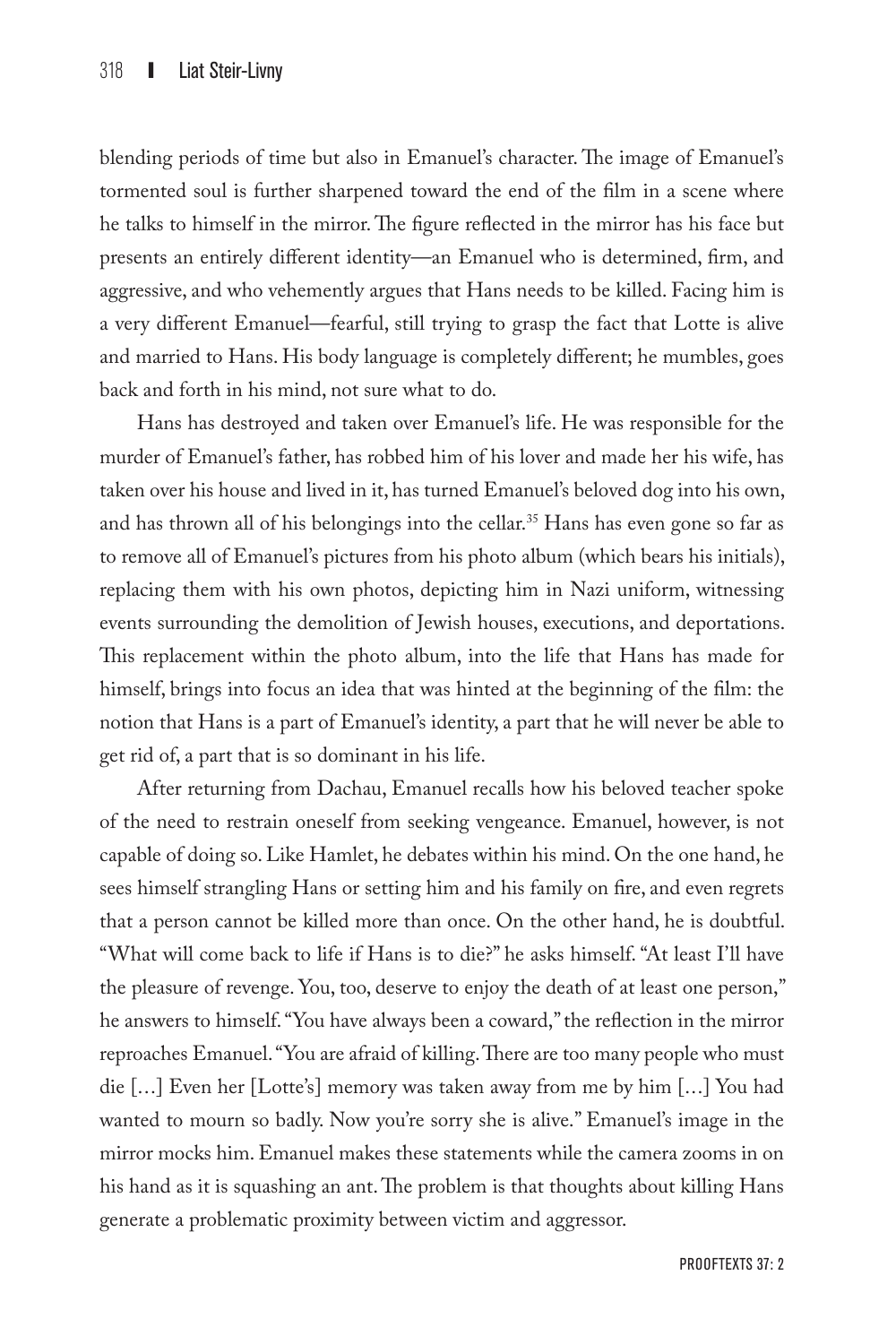In fact, the film depicts Hans's taking Emanuel's former life and entering his shoes, while Emanuel enters Hans's shoes as a murderer. This analogy is validated toward the end of the film when Hans goes down to the cellar one last time. His features are not visible; only his shadow on the wall can be seen. In the same way, Emanuel's character is also blurred; only his shadow is visible. They stand across from one another, one shadow facing the other, until Emanuel's shadow approaches and eclipses Hans's shadow. The camera represents them as one shadow, and its symbolic meaning is one entity: a past murderer and a soon-to-be murderer. The viewers remain unaware of Hans's fate, but, whether he is alive or dead, the end of the film clarifies that his shadow continues to be a part of Emanuel's life. This perception completely contradicts the early narrative of Israeli culture and films, which created a clear division between Jews and Nazis, victims and perpetrators.<sup>36</sup> This blurring of roles would resume its appearance in Israeli cinema only in the late 1970s, this time, from a different leftist political perspective.<sup>37</sup>

#### *No R edemption*

Most films of the 1940s and 1950s outline a shallow linear process, beginning with Holocaust survivors' appearing as representations of the diaspora and all of its faults. As the films progress, the survivors begin to shed their old identities via a Zionist mentoring process, eventually becoming New Jews who are well integrated into society.<sup>38</sup>

In contrast, *The Cellar* has a circular script, a structure that further emphasizes Emanuel's imprisonment within his own memories. The absorbing society is absent, and there is no personal or national redemption. Unlike the films made in the 1940s and 1950s, which presented a national story and often focused on wide open spaces conquered by the New Jews and the Holocaust survivors undergoing change, *The Cellar*, in its depiction of open areas in a country under construction and the survivor walking through them, tells a story not of revival but of the complete opposite. Lotte's voice is heard against the backdrop of construction workers rushing to their jobs: "All these buildings, still completely vacant, unlike one house that is still populated. I live in it with your son." Her story suggests that when Emanuel was taken away, she knew that she was pregnant and married Hans as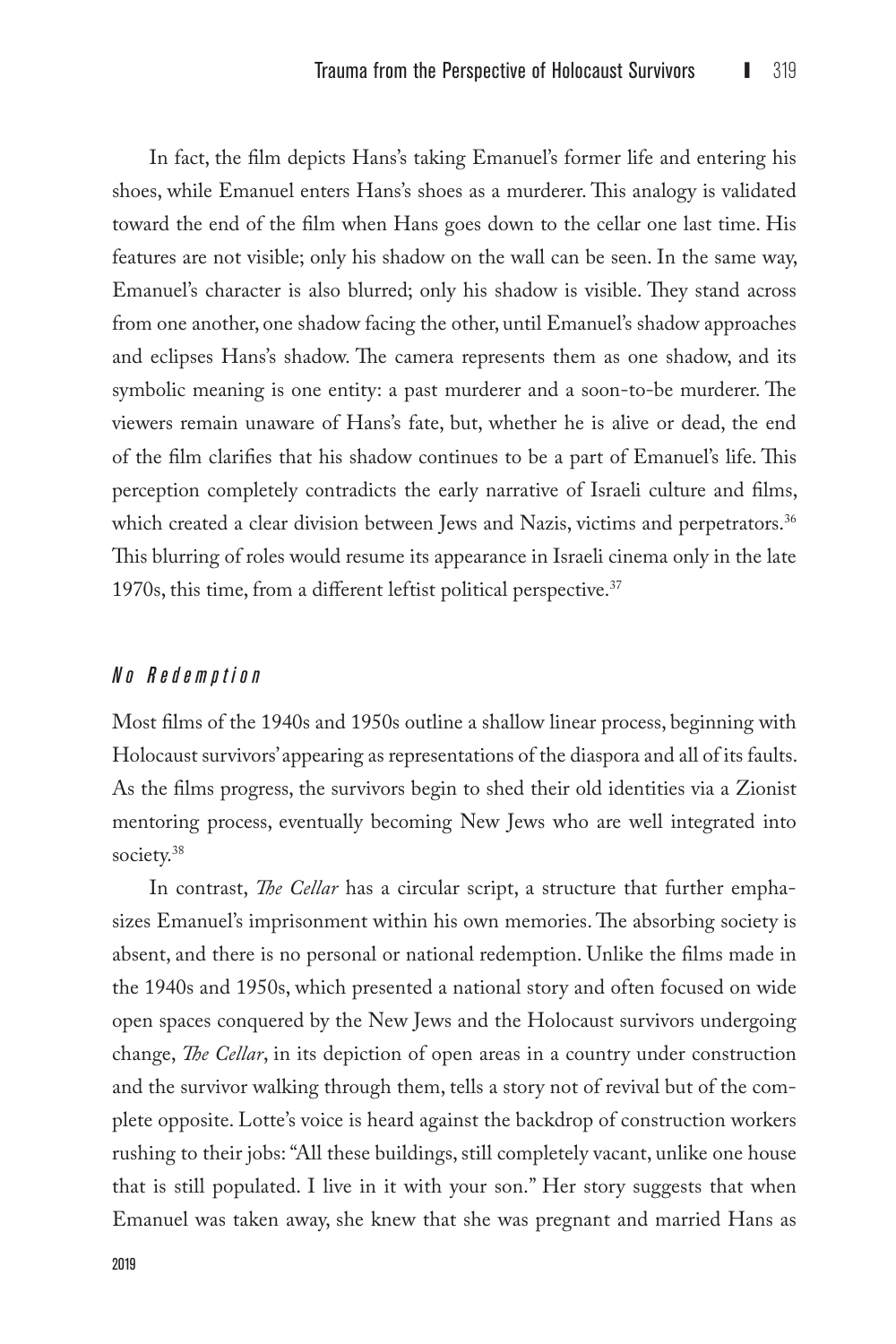a result. "[I am] hated by him [Hans] more than I am hated by you." With these words, Lotte places Emanuel firmly in the past, in his memories. That is his real home: the place where he lived before the war, the place where his loved one and his son live. For Emanuel, the Zionist space is not home. "Now you have a new home again," Lotte's voice tries to tell Emanuel. "A new house is not a home. Just a building," replies the voice of Emanuel, fixing himself in the past. "Is anything more real than the past? The present is just a small moment in the infinity," replies Lotte, accepting his ruling. "When do you stop remembering?" Emanuel's voice asks. The frame accompanying the question shows the face of Emanuel in close-up, blended through superimposition with the image of the train racing toward Dachau. The visual combination of Emanuel's face in 1960s Israel and the train to Dachau clarifies that this is a rhetorical question; for him, the past will never be a distant memory.

At the end of the film, morning has come, the sun shines, and a new work day commences at the construction site where Emanuel is a watchman. This seems as though it could be the symbol of a new beginning—after a night of confronting his memories, the survivor is reborn. But this is not the case. Morning has broken, and Emanuel traverses the open spaces accompanied by Lotte's voice-over, telling him about his son. "My boy," mutters Emanuel. "It really is awful to always remember," says Lotte, clarifying that his physical whereabouts do not change the fact that Emanuel is immersed somewhere else. His body is in Israel, but his mind is in Germany. That is where his past is, and that is also where his future (his son) is, but he will never go back. The mention of Hamlet in the scene with the teacher foreshadows the end of the film, which, like the Shakespearean play, is a tragedy for all characters involved. Hans has (possibly) been killed. Even if not, Hans lives with a wife he doesn't love and a son who is not his own. Lotte has married a man who hates her and has (maybe) become a widow, raising her son away from the man she loves. Emanuel remains unable to start over and continues to dwell in his memories. Living in Israel does not provide him with a new beginning but, in many senses, kills him.

In the final scene, Emanuel rings the bell marking the beginning of a new work day. Only his shadow is seen with the bell in the background, creating the impression of a hanged man. The film thus clarifies that the new beginning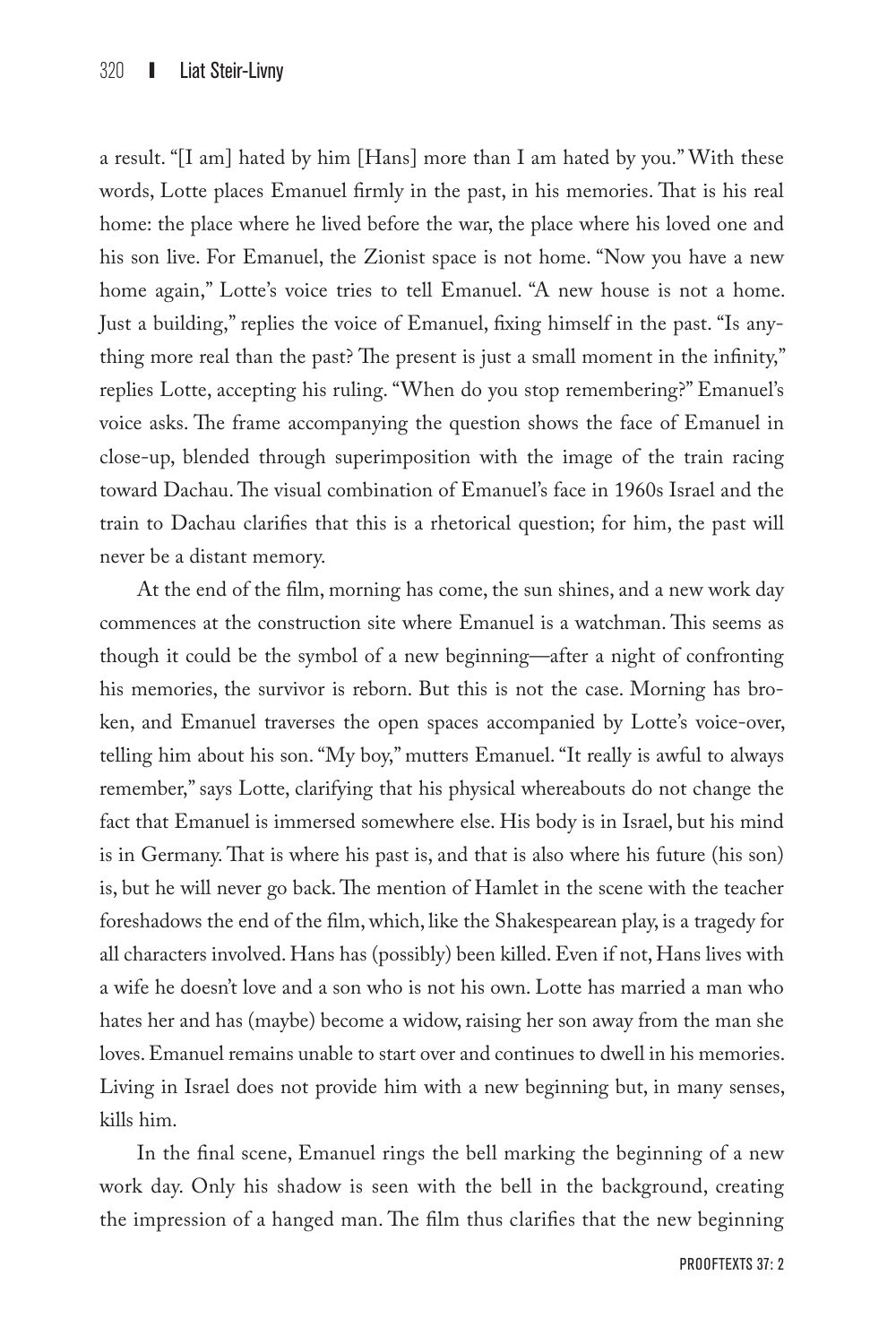offered by the building-up of Israel is not necessarily a new beginning for Holocaust survivors. This claim was a highly daring and unusual statement for the time.

## *H istorical Importance versus Commercial Failure*

*The Cellar* won a prize at the Berlin International Film Festival in 1963 but did not appeal to Israeli viewers, selling only 61,000 tickets, in contrast to the all-time Israeli box-office leader, *Sallah Shabati* (Efraim Kishon, 1964), which sold over a million tickets the following year.<sup>39</sup> The film's commercial failure has three main causes, both local and international. Locally, it seems that the Zionist narrative of immigration to Israel as redemption was still solid during those decades. In a sense, the Eichmann trial represented the essence of Zionist redemption, the Jews portrayed as the "strong ones" who put the Nazi perpetrator on trial. In this cultural climate, Israeli society had difficulty accepting a Holocaust story without any closure or Zionist happy ending. Israeli cinema would start to deal with these observations only two decades later. *Sallah Shabati*, which dealt with the absurd absorption process of Jews from Islamic countries, was very critical and lampooned many central institutions in Israel but did so in a satirical way, which softened the harsh representations. In addition, Israeli artistic films were generally not popular in Israel during the 1960s and 1970s. For example, only 5,000 people came to watch the film *Hole in the Moon* (*Hor balevana*, Uri Zohar, 1964)], and this low number of viewers also characterized other artistic Israeli films that were produced, especially at the end of the 1960s and the beginning of the 1970s (the Israeli New Wave).40 Internationally, only a few films during that era dealt with the Holocaust and Holocaust survivors. Western fictional films would begin to address the subject widely and gain commercial success only from the 1990s onward.41

In spite its commercial failure, *The Cellar* has great importance in the chronology of Holocaust representations in Israeli cinema. It was and remains a first and unique attempt to broaden the borders of Holocaust commemoration in Holocaustrelated Israeli fictional films. It is the first film which tries to enter into the depths of the soul of a Holocaust survivor, with all its problematic symbolism, while breaking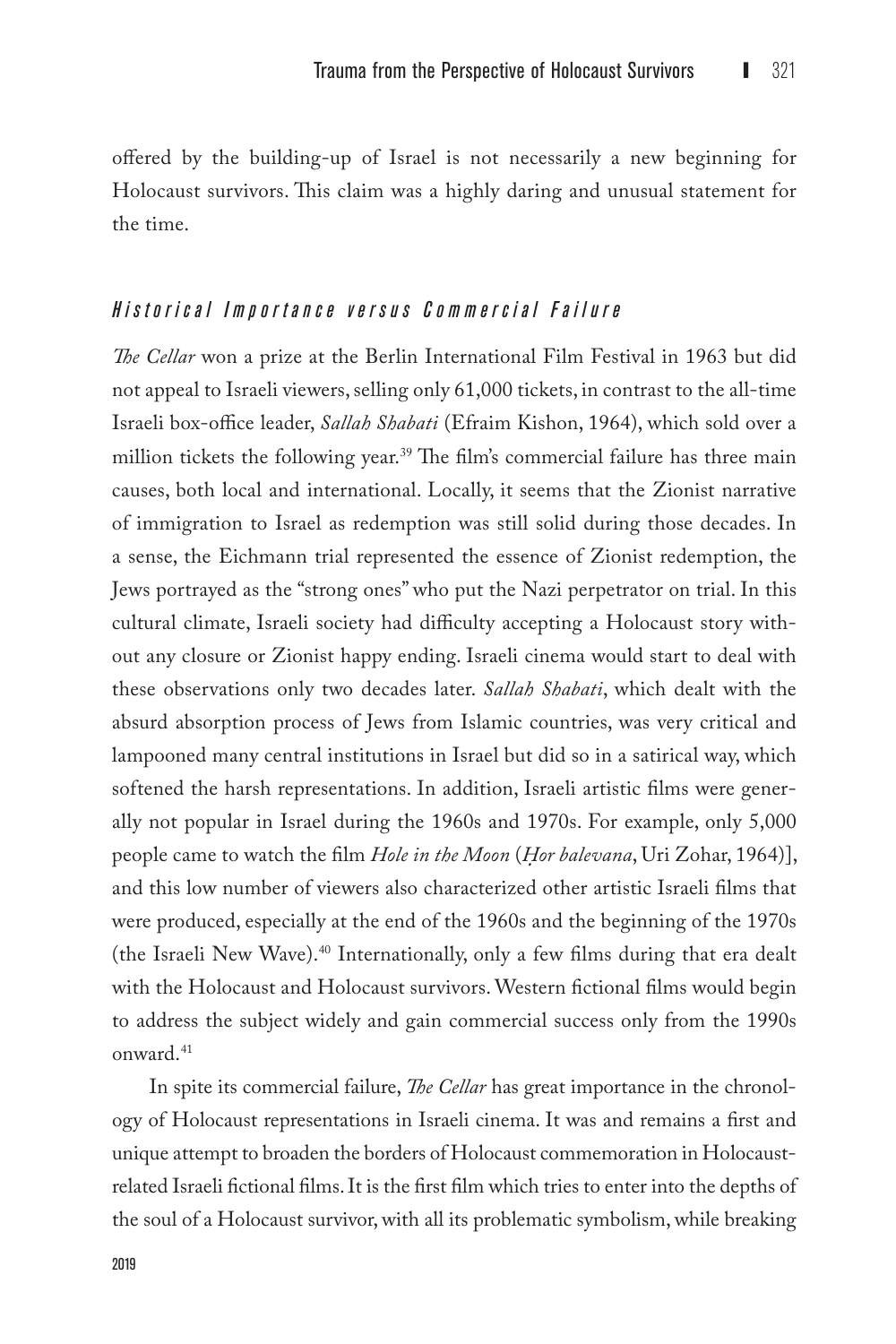free of the national narrative and focusing on the realms of the personal and the private. Its representation of pre- and postwar Germany and of the German peoples of the 1930s remains an exceptional attempt that was not to be continued in later Israeli fictional films.

## NOTES

- 1 Yechiam Weitz, "Bein qatarzis leqrav sakinim: 'mishpat qastner,' 'mishpat aikhman,' vehashatam ʿal hah. evra hayisra'elit" in *Mishpat vehistoriyah*, ed. Daniel Gutwein and Menachem Mautner ( Jerusalem: Zalman Shazar Center for Jewish History, 1999), 395–421; Hanna Yablonka, *Medinat Yisraʾel neged Adolf Eichmann* (Tel Aviv: Yediot Ahronot, 2004), 175–214; and Anita Shapira, "Hasho'ah: zikaron prati, zikaron tsibburi" in *Yehudim yeshanim yehudim h. adashim* (Tel Aviv: Am Oved, 1997), 86–103.
- 2 Yablonka, *Medinat Yisraʾel*, 175–214 and Amit Pinchevski and Tamar Liebes, "Severed Voices: Radio and the Mediation of Trauma in the Eichmann Trial," *Public Culture* 22, no. 2 (2010): 265–91.
- 3 Judith Tydor Baumel, "In Everlasting Memory: Individual and Communal Holocaust Commemoration in Israel," *Israel Affairs* 3, no. 1 (1995): 146–70; Batya Brutin, "Min hashulayim el hamerkaz: hashoʾah baʾomanut hayisraʾelit," *Massuʾah* 33 (2005): 110–38; Dan Laor, "Hashinuy bedimuy hashoʾah: heʿarot al hahebeit hasifrutiy," *Qatedra* 69 (1993): 164–69; Nurith Gertz, *Makhelah ah.eret: nitsolei shoʾah, zarim veʾah.erim baqolnoʿa ubasifrut hayisraʾelim* (Tel Aviv: Am Oved and The Open University, 2004) 105–50; and Avner Holtzman, *Ahavot tsiyyon: panim basifrut haʿivrit hah. adashah* ( Jerusalem: Carmel, 2006), 319–414.
- 4 The film is briefly mentioned only in some studies about the representation of the Holocaust and Holocaust survivors in Israeli cinema; see Natan Gross and Yaakov Gross, *Haseret haʿivriy: peraqim betoldot hariʾanoʿah vehaqolnoʿah beyisraʾel* ( Jerusalem: self-published, 1991), 255–56; Meir Schnitzer, *Haqolnoʿah hayisraeli* (Tel Aviv: Kinneret, 1994), 60; Moshe Zimmerman, *Al tigʿu li bashoʾah: hashpaʿat hashoʾah al haqolnoʿa vehah.evrah beyisraʾel* (Haifa: Haifa University Press, 2002), 186–87; Liat Steir-Livny, *Shtei panim bamara: yetsug nitsolei hashoʾah baqolnoʿa hayisraʾeli* ( Jerusalem: Magnes, 2009), 51–68, 83–85; and Ilan Avisar, "The Holocaust in Israeli Cinema as a Conflict Between Survival and Morality," in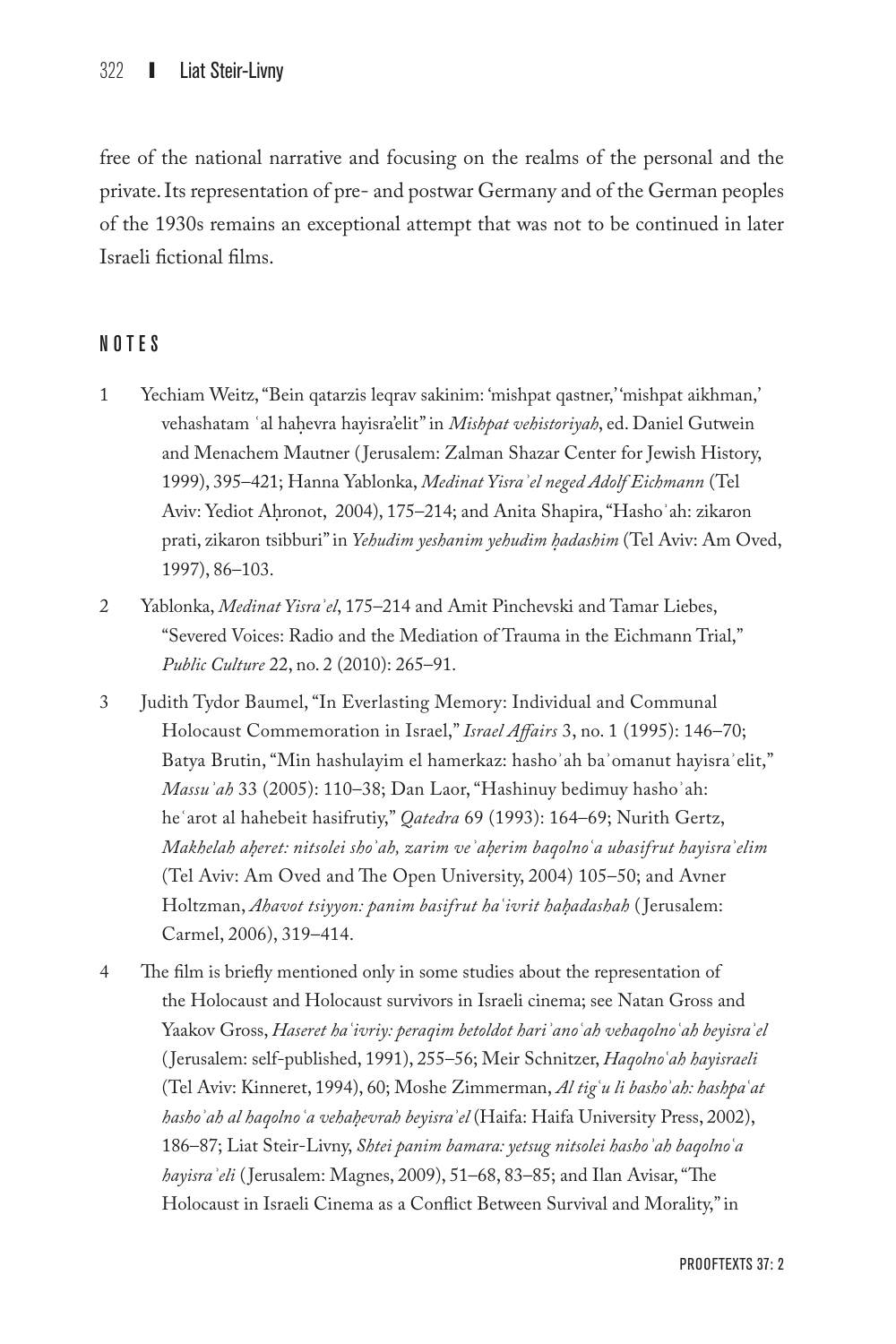*Israeli Cinema: Identities in Motion*, ed. Miri Talmon and Yaron Peleg (Austin: University of Texas Press, 2011), 155.

- 5 See, e.g., Hanna Yablonka, "Zekhuyot sotrot, zekhuyot mashlimot: nitsolim, zikhron hashoʾah vehazehut hayisraʾelit," *Massuʾah* 28 (2000): 301–17; Shapira, "Hashoʾah"; Daniel Gutwein, "The Privatization of the Holocaust: Memory, Historiography, and Politics," *Israel Studies* 14, no. 1 (2009): 36–64; Dina Porat, *Qafe haboker bereiah. haʿashan: mifgasham shel hayishuv vehah.evrah hayisraʾelit im hashoʾah venitsoleha* ( Jerusalem: Am Oved and Yad Vashem, 2011), 379–98; and Dalia Ofer, "She'erit hapleta bahistoriografia hayisraelit," ʿ*Iyyunim bitequmat Yisraʾel* 17 (2006): 465–511.
- 6 See, e.g., Shabtai Beit Zvi, *Hatsiyonut hapost ugandit bemashber hashoah* (Tel Aviv, 1977); Tom Segev, *The Seventh Million: The Israelis and the Holocaust* (New York: Hill and Wang, 1993); Yosef Grodzinsky, *In the Shadow of the Holocaust: The Struggle between Jews and Zionists in the Aftermath of World War II* (Monroe, ME: Common Courage, 2004); and Idith Zertal, *Haʾumah vehamavet: historiyah, zikaron vepolitiqah* (Or Yehuda: Dvir, 2002).
- 7 Shapira, "Hashoʾah"; Brutin, "Min hashulayim", 110–38; Zimmerman, *Al Tigʿu*, 125–215.
- 8 Na'ama Shik, "Haguf hamisken hazeh" (MA thesis, Tel Aviv University, 2004); Sharon Geva, *El haʾah.ot halo yeduʿa: gibborot hashoʾah bah.evrah hayisraʾelit* (Tel Aviv: Kibbutz hameuhad, 2010).
- 9 Zimmerman, *Al Tigʿu*, 27–144; Steir-Livny, *Shtei panim*, 7–68; Gertz, *Makhelah ah.eret*, 11–41; Avisar, "Holocaust," 151–67.
- 10 Most of the films produced in the 1940s and 1950s describe a national mentorship process, which comes to a successful end. Two films which were produced in the 1950s go against the idyllic description of the mentorship story and present survivors who do not assimilate in the new society: *Yonatan and tali* (Henry Schneider, 1953) and *Pillar of Fire*, *ʿAmmud haʾesh* (Larry Frisch, 1959). For more information, see Steir-Livny, *Shtei panim*, 51–68.
- 11 For those who claim that Israeli cinema ignored the Holocaust from the mid-1950s until the late 1980s, see Ronie Parciack, "Ha'intimi hu haqoleqtivi," *Dimuy: Journal of Literature and Art* 13 (1996), 38–41 and Yosefa Loshitzky, *Identity Politics on the Israeli Screen* (Austin: University of Texas Press, 2002), 32–71. On the general change in Israeli cinema as of the late 1970s, see Nurith Gertz and Yael Munk, *Bemabat leʾah.or: qeriʾah h.ozeret baqolnoʿa hayisraʾeli* (Ra'anana: Open University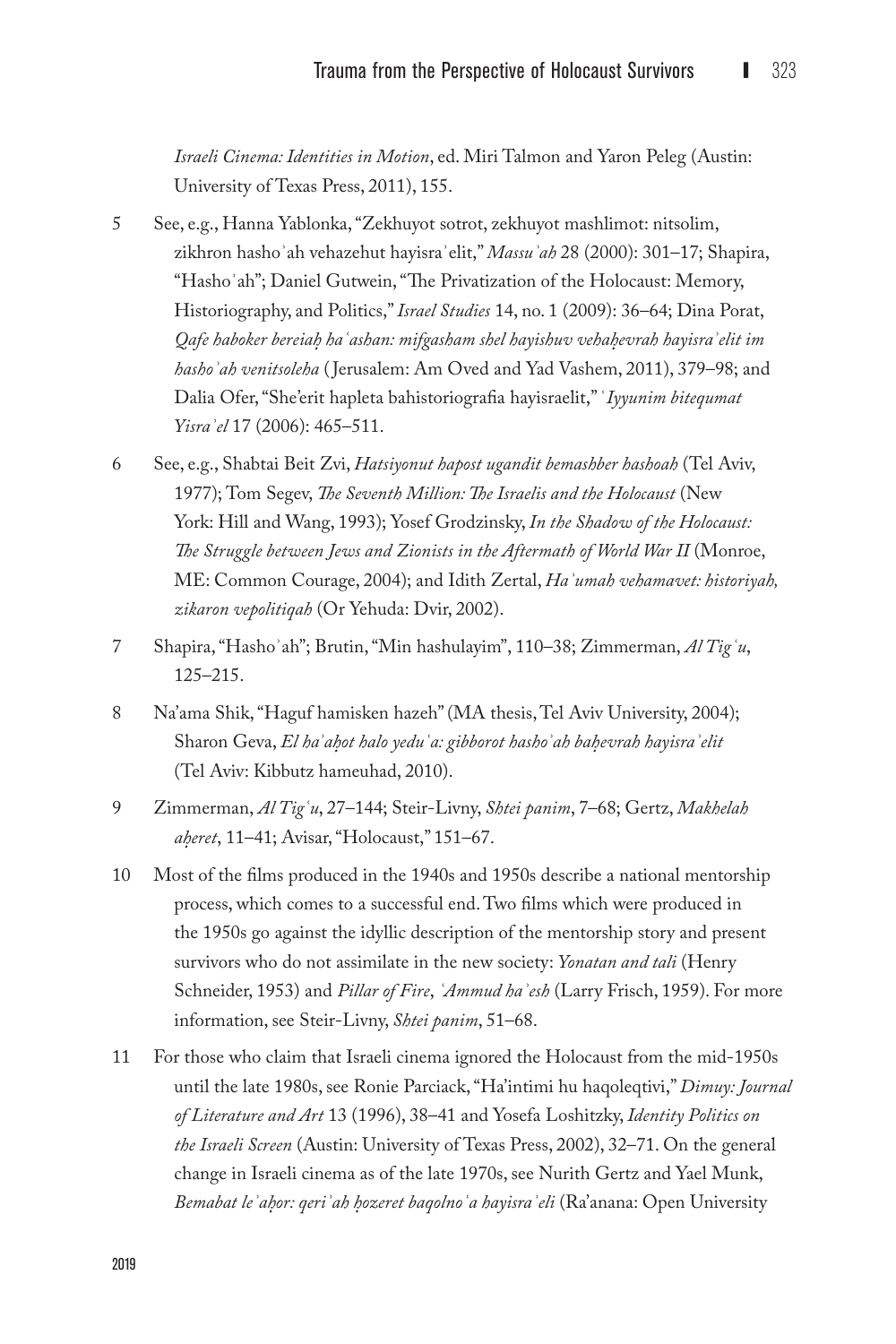Press, 2014), 112–68; Miri Talmon, *Bluz latsabar ha'avud: h. avurot venostalgiyah baqolnoʿa hayisraʾeli* (Tel Aviv: Open University Press, 2001), 141–276; and Ella Shohat, *Haqolnoʿa hayisraʾeli: mizrah./maaʿrav vehapolitiqah shel hayetsug* (Ra'anana: Open University Press, 2007), 234–66.

- 12 Schnitzer, *Haqolnoʿa hayisraʾeli*, 23; Gertz, *Makhelah ah.eret*, 42–102; Jeannine Levana Frank, "Yetsug hasho*ʾ*ah baseratim hayisraʾelim bishnot hashmonim: bein patsifizem lemiletarizm," *Yalkhut Moreshet* 80 (2005): 85–108; Avisar, "Holocaust," 151–67; and Yehuda ( Judd) Ne'eman, "The Tragic Sense of Zionism: Shadow Cinema and the Holocaust," *Shofar: An Interdisciplinary Journal of Jewish Studies*, 24, no. 1 (2005): 22–36.
- 13 Natan Gross, *Toldot haqolnoʿa hayehudi bePolin* ( Jerusalem: Magnes, 1990), 98–99; Steir-Livny, *Shtei panim*, 50; and Gabriel N. Finder, "Child Survivors in Polish Jewish Collective Memory after the Holocaust: The Case of Undzere kinder," in *Displaced Children in Russia and Eastern Europe, 1915–1953: Ideologies, Identities, Experiences*, ed. Nick Baron, (Leiden: Brill, 2017), 218–47.
- 14 Yaakov became a director and a cinema researcher and, after Natan passed away, commemorated his cinematic enterprise. He passed away in 2017.
- 15 Ze'ev Rav Nof, "Historiyah shehafkhah nostalgiyah," *Davar*, January 31,1979, accessed April 25, 2016, [http://jpress.org.il/Olive/APA/NLI\\_Heb/SharedView.Article](http://jpress.org.il/Olive/APA/NLI_Heb/SharedView.Article.aspx%3Fparm%3DcP7sRhE4UAQbjLAzXpb3EJF7GQBbXhc0dbU1LWlVEav%252FlO%0DUWN3ICUPajzu6AmBCiYw%253D%253D%26mode%3Dimage%26href%3DDAV%252f1979%252f01%252f31%26page%3D7%26rtl%3Dtrue) [.aspx?parm=cP7sRhE4UAQbjLAzXpb3EJF7GQBbXhc0dbU1LWlVEav](http://jpress.org.il/Olive/APA/NLI_Heb/SharedView.Article.aspx%3Fparm%3DcP7sRhE4UAQbjLAzXpb3EJF7GQBbXhc0dbU1LWlVEav%252FlO%0DUWN3ICUPajzu6AmBCiYw%253D%253D%26mode%3Dimage%26href%3DDAV%252f1979%252f01%252f31%26page%3D7%26rtl%3Dtrue) [%2FlOUWN3ICUPajzu6AmBCiYw%3D%3D&mode=image&href](http://jpress.org.il/Olive/APA/NLI_Heb/SharedView.Article.aspx%3Fparm%3DcP7sRhE4UAQbjLAzXpb3EJF7GQBbXhc0dbU1LWlVEav%252FlO%0DUWN3ICUPajzu6AmBCiYw%253D%253D%26mode%3Dimage%26href%3DDAV%252f1979%252f01%252f31%26page%3D7%26rtl%3Dtrue) [=DAV%2f1979%2f01%2f31&page=7&rtl=true](http://jpress.org.il/Olive/APA/NLI_Heb/SharedView.Article.aspx%3Fparm%3DcP7sRhE4UAQbjLAzXpb3EJF7GQBbXhc0dbU1LWlVEav%252FlO%0DUWN3ICUPajzu6AmBCiYw%253D%253D%26mode%3Dimage%26href%3DDAV%252f1979%252f01%252f31%26page%3D7%26rtl%3Dtrue) and Gross, *Toldot Haqolnoʿa* , 90–107.
- 16 Yaakov Gross interview with Natan Gross, September 2005, private archive of Yaakov Gross.
- 17 Few Israeli films (so-called *Gefilte Fish* films) that were produced in the late 1960s dealt with the Jewish shtetl; examples include *The Flying Matchmaker* (*Shnei quni lemel*, Israel Becker, 1966), *A Miracle in the Village* (*Nes baʿayarah*, Leo Filler, 1968), *Tuvia and his Seven Daughters* (*Tuvia vesheva benotav*, Menahem Golan, 1968), and *The Dybbuk* (*Hadibbuq*, Ilan Eldad, 1968). See Liat Steir-Livny, "Haqambeq shel hagalut," in *Zekhuyot behithavut bah.evrah hayisraʾelit*, ed. Yael Munk, Adia Mendelson-Maoz, Sandra Meiri, and Liat Steir-Livny (Ra'anana: Open University Press, 2013), 461–81. Only a few fictional films dealt with the Holocaust itself. For example, *Spring 1941* (*Aviv 1941*, Uri Barabash, 2007) and the coproduction *Tsili* (Amos Gitai, 2014). In the film *Wooden Horse* (*Susʿets*, Yaki Yoshea, 1978)] the protagonist asks to produce a film about his parents' memories from Germany.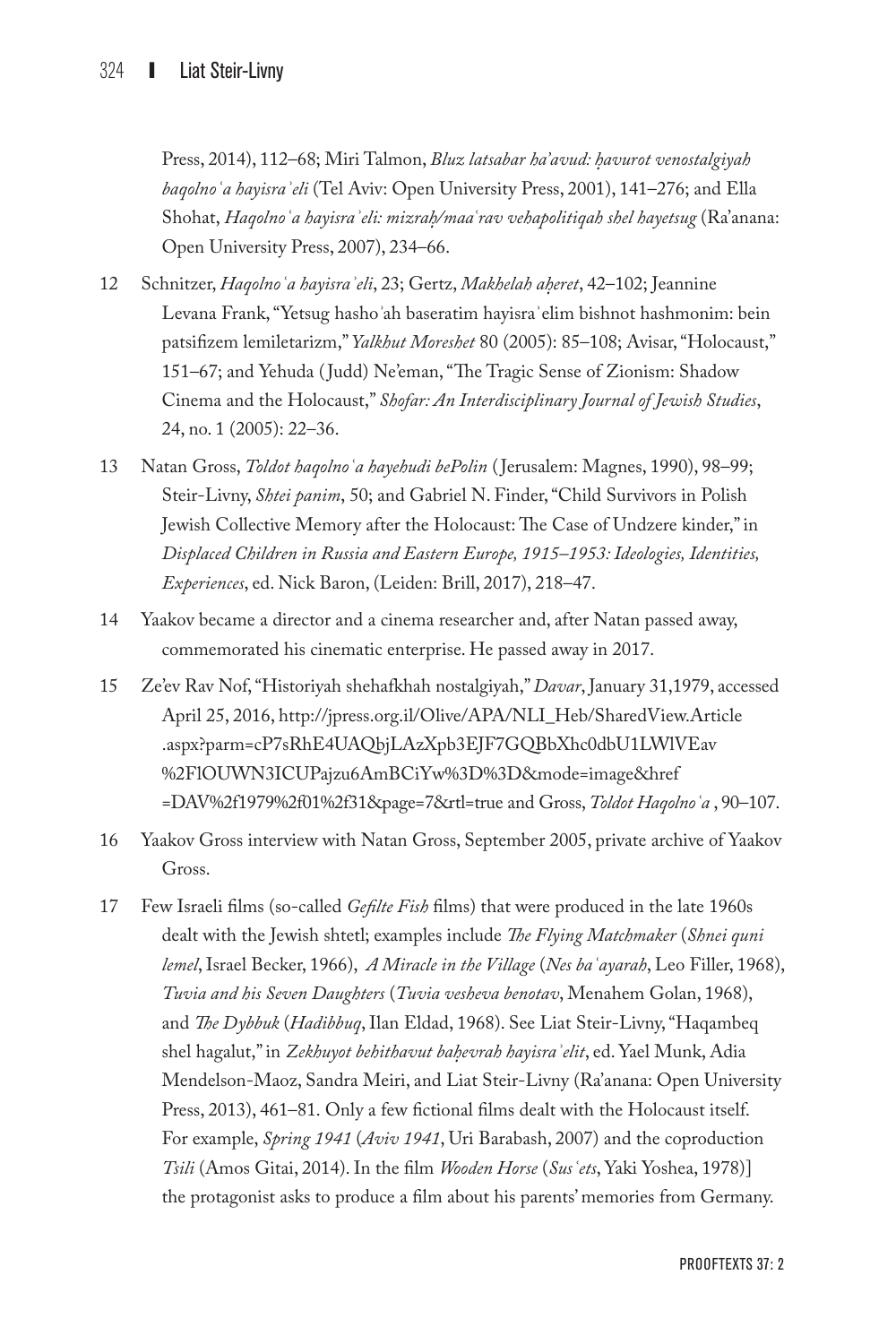The coproduction *The Bride* (*Hakalah*, Nadav Levitan, 1985) represents the Jews in 1930s Czechoslovakia before and after the Nazi occupation of March 1939.

- 18 After the end of filming, Yisra'eli and Gross got into an argument about the film's credits, as Yisraʾeli demanded that he also be recognized as a director. A compromise was ultimately reached: Gross would be credited as the director, and Yisraʾeli would be credited for the screenplay; see Yaakov Gross interview with Natan Gross, September 2005, private archive of Yaakov Gross.
- 19 Siegfried Kracauer, *From Caligari to Hitler: A Psychological History of the German Film*, (Princeton, NJ: Princeton University Press, 1947); Siegbert Solomon Prawer, *Caligari's Children: The Film as a Tale of Terror* (London: Oxford University Press, 1980); Ofer Ashkenazi, *Halikhah el 'ever halaylah* (Tel Aviv: Am Oved, 2010), esp. 43–126; and Sabine Hak, *German National Cinema* (New York: Routledge, 2002), 27–63.
- 20 Gross, *Toldot Haqolnoʿa* , 103.
- 21 Zimmerman, *Al Tigʿu*, 27–144; Steir-Livny, *Shtei panim*, 7–68; Gertz, *Makhelah ah.eret*, 11–41; and Avisar, "Holocaust," 151–67.
- 22 The representation of 1930s Germany and the Holocaust in Israeli fictional films, apart from *The Cellar*, has been minor until the present. Most of the films dealing with the Holocaust and Holocaust survivors do not return to those times but rather engage primarily with survivors and their offspring from the moment they arrive in Israel until the present; see Steir-Livny, *Shtei panim,* 83–85, 89; and Hila Lavie, "ʿAl hadimui hanatsi baqolnoʿa hayisraʾeli haʿalilati," *Slil*, 8 (Spring 2014), 8, accessed October 10, 2018, [http://slil.huji.ac.il/sites/default/files/slil/files](http://slil.huji.ac.il/sites/default/files/slil/files/03-israeli-view-of-nazism.pdf) [/03-israeli-view-of-nazism.pdf](http://slil.huji.ac.il/sites/default/files/slil/files/03-israeli-view-of-nazism.pdf).
- 23 It was the first and last time the image of Hitler appeared in an Israeli fictional film.
- 24 For more on the various arguments regarding the reactions of European Jews to Nazism and the different values given to different kinds of deaths, see Roni Stauber, *The Holocaust in Israeli Public Debate in the 1950s: Ideology and Memory* (London: Vallentine Mitchell, 2007), 19–118; Holtzman, *Loves,* 319–414; Liat Steir-Livny, "Near and Far: The Representation of Holocaust Survivors in Israeli Feature Films," in *Israeli Cinema: Identities in Motion*, ed. Miri Talmon-Bohm and Yaron Peleg (Austin: University of Texas Press, 2011) 168–80; Dan Laor, *Alterman—biografiyah* [(Tel Aviv: Am Oved, 2013), 437–55; and Porat, *Qafe haboker bereiah. haʿashan:* 381–96.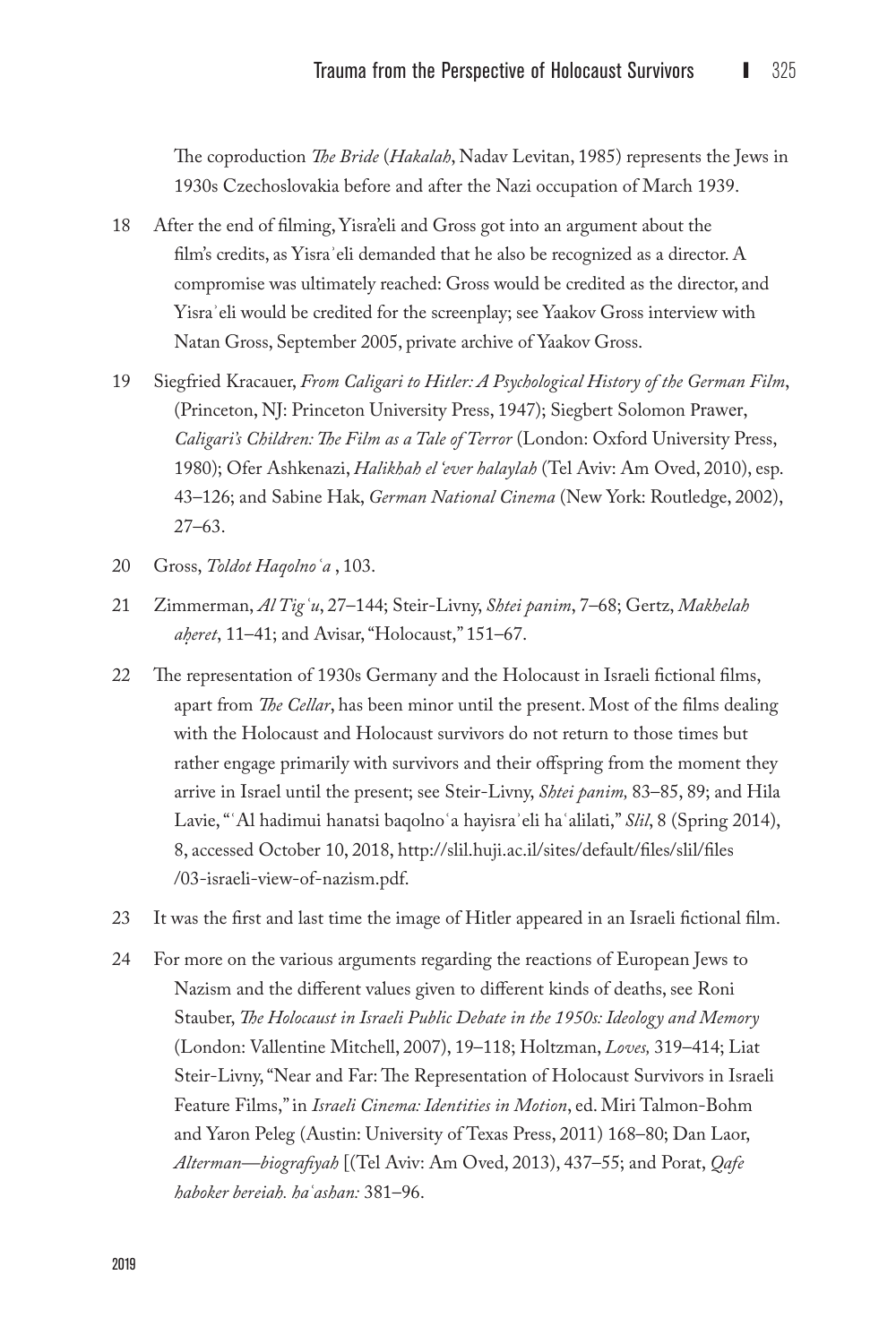- 25 For more on the cultural association between Arabs and Nazis see, e.g., Daniel Bar-Tal, Lihyot 'im haqonfliqt, (Haifa: Carmel, 2007), 112-37 and Liat Steir-Livny, *Har hazikaron izkor bimkomi*, (Tel Aviv: Resling, 2014), 79–112.
- 26 Zimmerman, *Al Tigʿu*, 250–334; Steir-Livny, *Shtei panim*, 96–204; Gertz, *Mekhelah ah.eret,* 42–77; and Avisar, "Holocaust," 154–67.
- 27 Sigmund Freud, "Meʿever leʿiqaron haʿoneg" (1920), *Kitvei Sigmund Freud* (Tel Aviv: Dvir, 1968), 3:95–137.
- 28 Maureen Turim, *Flashbacks in Film,* (London: Routledge, 1989), 1–20.
- 29 Ibid.
- 30 Cathy Caruth, "Recapturing the Past: Introduction," in *Trauma: Explorations in Memory*, ed. Cathy Caruth (Baltimore: John Hopkins University Press, 1995), 151–53.
- 31 Amos Goldberg, *Trauma beguf rishon: ketivat yomanim betequfat hasho*ʾ*ah* (Or Yehuda: Devir, 2012), 78–103.
- 32 Turim, *Flashbacks*, 1–20.
- 33 This cinematic blur also appears in later films that feature intrusive flashbacks haunting a Holocaust survivor, such as *The Pawnbroker* (Sidney Lumet, 1964) *High Street* (Rue Haunte, Andre Ernotte, 1976) and *Sophie's Choice* (Alan J. Pakula, 1982); see Joshua Hirsch, "The Pawnbroker and the Posttraumatic Flashback," in *Afterimage: Film, Trauma and the Holocaust* (Philadelphia: Temple University Press, 2003), 85–110; Annette Insdorf, *Indelible Shadows: Film and the Holocaust*, (Cambridge: Cambridge University Press, 2003), 27–42; and Henry Gonshak, *Hollywood and the Holocaust* (Maryland: Rowman and Littlefield, 2015), 117–30, 163–74.
- 34 Goldberg, *Trauma*, 102.
- 35 In his interview, Gross recounts that it was important to him that the Nazi photo album, on which the camera focuses in the scene, be authentic. In Yad Vashem, he managed to find the photo album of a German Nazi who stayed in Lodz and documented the Nazi acts carried out in the city; see Yaakov Gross interview with Natan Gross, September 2005, private archive of Yaakov Gross.
- 36 The films of 1940s Eretz Israel portrayed young survivors who feel that the kibbutzim or youth villages to which they are sent remind them of the ghettos or concentration camps from which they had come. These films' endings prove that the early observations of the survivors were completely mistaken, and that Eretz